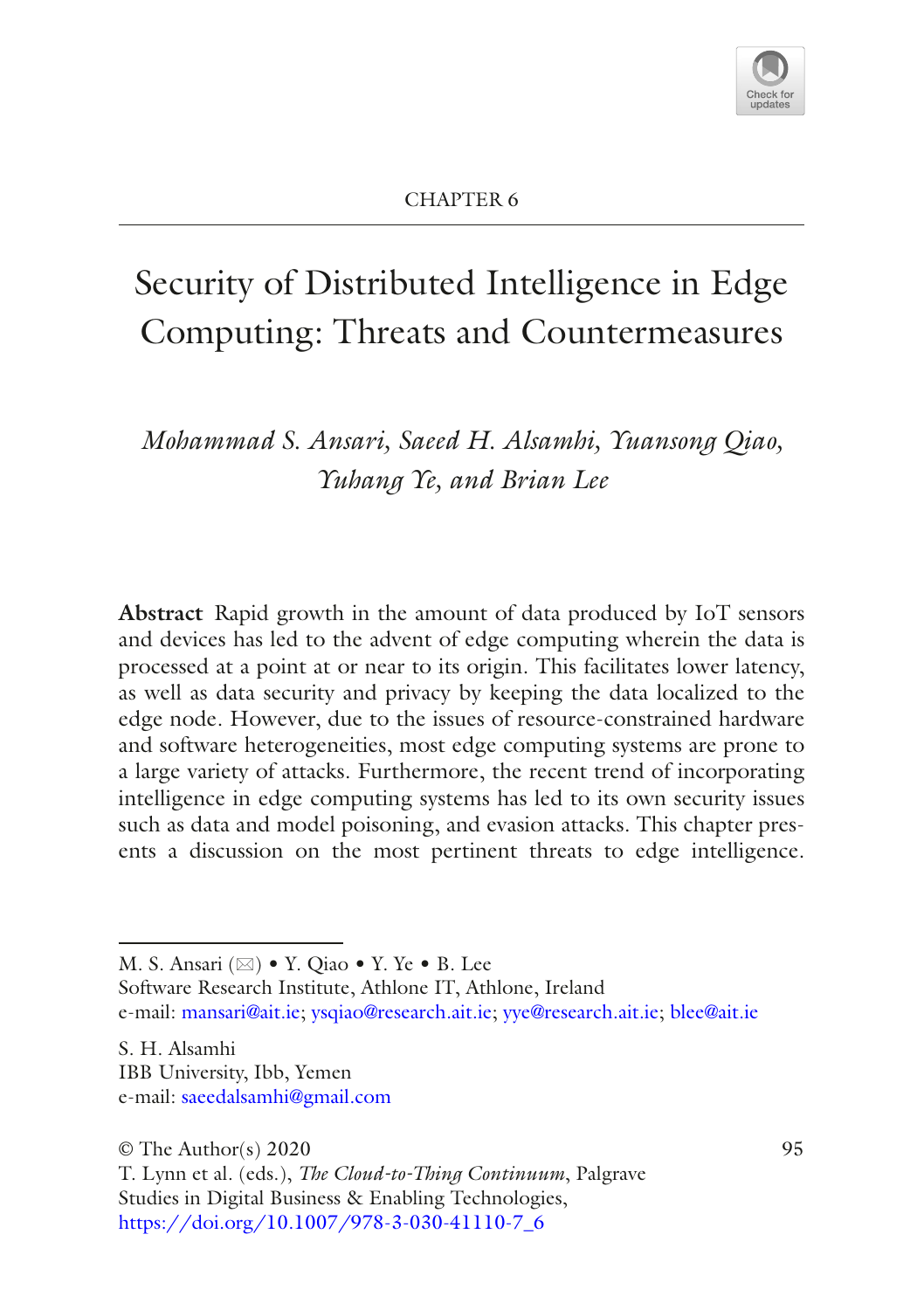Countermeasures to deal with the threats are then discussed. Lastly, avenues for future research are highlighted.

**Keywords** Edge AI • Edge computing • Distributed intelligence • Federated learning • Threats to Edge AI

# 6.1 Edge Computing: Threats and Challenges

As discussed in Chap. [1,](https://doi.org/10.1007/978-3-030-41110-7_1) edge computing refers to data processing at or near the point of its origin rather than onward transmission to the fog or cloud. The 'edge' is defined as the network layer encompassing the smart end devices and their users, and is identified by the exclusion of cloud and fog (Iorga et al. [2018\)](#page-24-0). For instance, a smartphone is the edge between body things and the cloud, and a gateway in a smart home is the edge between home things and the cloud (Shi et al. [2016](#page-26-0)).

Although edge computing brings a lot of advantages, and is being used in a variety of scenarios, it is not without its share of security threats and challenges. In fact, the following factors work towards expanding the attack surface in the case of edge computing:

- *Hardware Constraints*: Since most edge computing hardware (edge devices, and even edge servers) have lower computational power and storage capacity as compared to a fog or cloud server, they are incapable of running dedicated attack prevention systems like firewalls, and are therefore more vulnerable to attacks.
- *Software Heterogeneities*: Most devices and servers operating in the edge layer communicate using a large variety of protocols and operating systems without a standardized regulation. This makes the task of designing a unified protection mechanism difficult.

Most of these threats are exacerbated due to design flaws, implementation bugs, and device misconfigurations in the edge devices and servers (Xiao et al. [2019](#page-27-0)). Also, the lack of full-fledged user interfaces in many edge devices often makes it impossible to discern an ongoing/transpired attack.

In light of the above, understanding the security threats (and defenses) in edge computing assumes utmost importance. This section presents an overview of the state-of-the-art in the security threats and countermeasures employed in edge computing.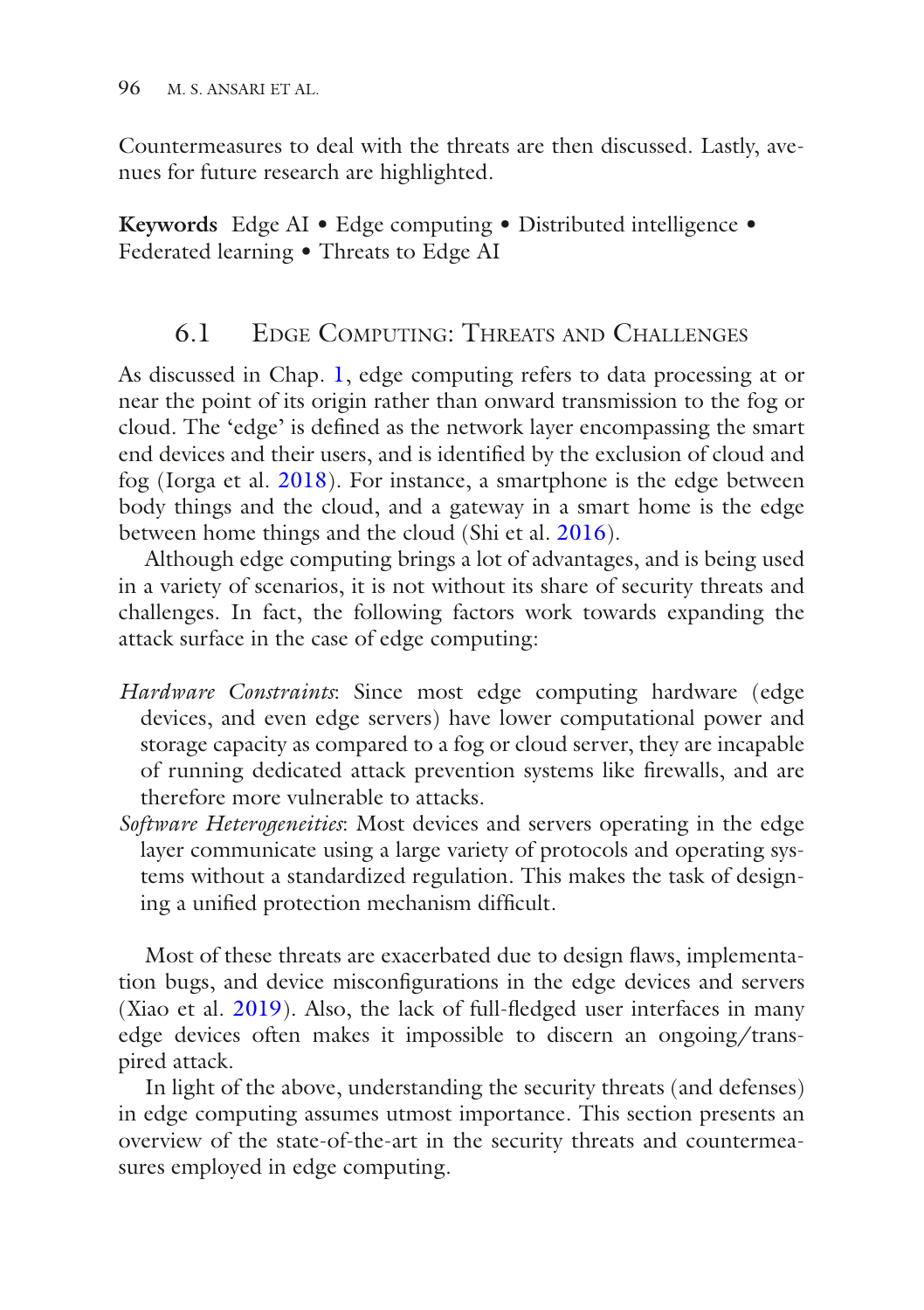<span id="page-2-0"></span>

Fig. 6.1 Different types of attacks against edge computing systems (Xiao et al. [2019](#page-27-0))

As depicted in Fig. [6.1,](#page-2-0) most attacks on edge computing infrastructure may be placed in one of the following four categories: DDoS attacks, sidechannel attacks, malware injection attacks, and authentication and authorization attacks (Xiao et al. [2019\)](#page-27-0). Each of these attacks and the countermeasure devised to deal with the corresponding attacks are discussed next.

#### *6.1.1 DDoS Attack*

In this type of attack, the goal of the adversary is to engage all the resources and bandwidth available at the target in order to prevent legitimate users from using the victimized system. In a typical DDoS attack, the attacker persistently sends a huge number of packets to the target (also referred to as 'flooding') thereby ensuring that all the resources of the target are exhausted in handling the malicious packets, and therefore genuine requests cannot be processed. Such attacks assume greater importance in the edge computing paradigms as they are computationally less powerful (than cloud servers), and therefore cannot run strong defense systems. Such attacks may be further categorized as UDP flooding attacks, ICMP flooding, SYN flooding, ping of death (PoD), HTTP flooding, and Slowloris (Xiao et al. [2019\)](#page-27-0). Apart from the flooding attacks, another type of DDoS attack is a zero-day attack in which an attacker finds and utilizes a still-unidentified vulnerability in the target system to cause system shutdown.

*Defenses and Countermeasures*: Most potent solutions against flooding attacks utilize the detect-and-filter technique. The detection of malicious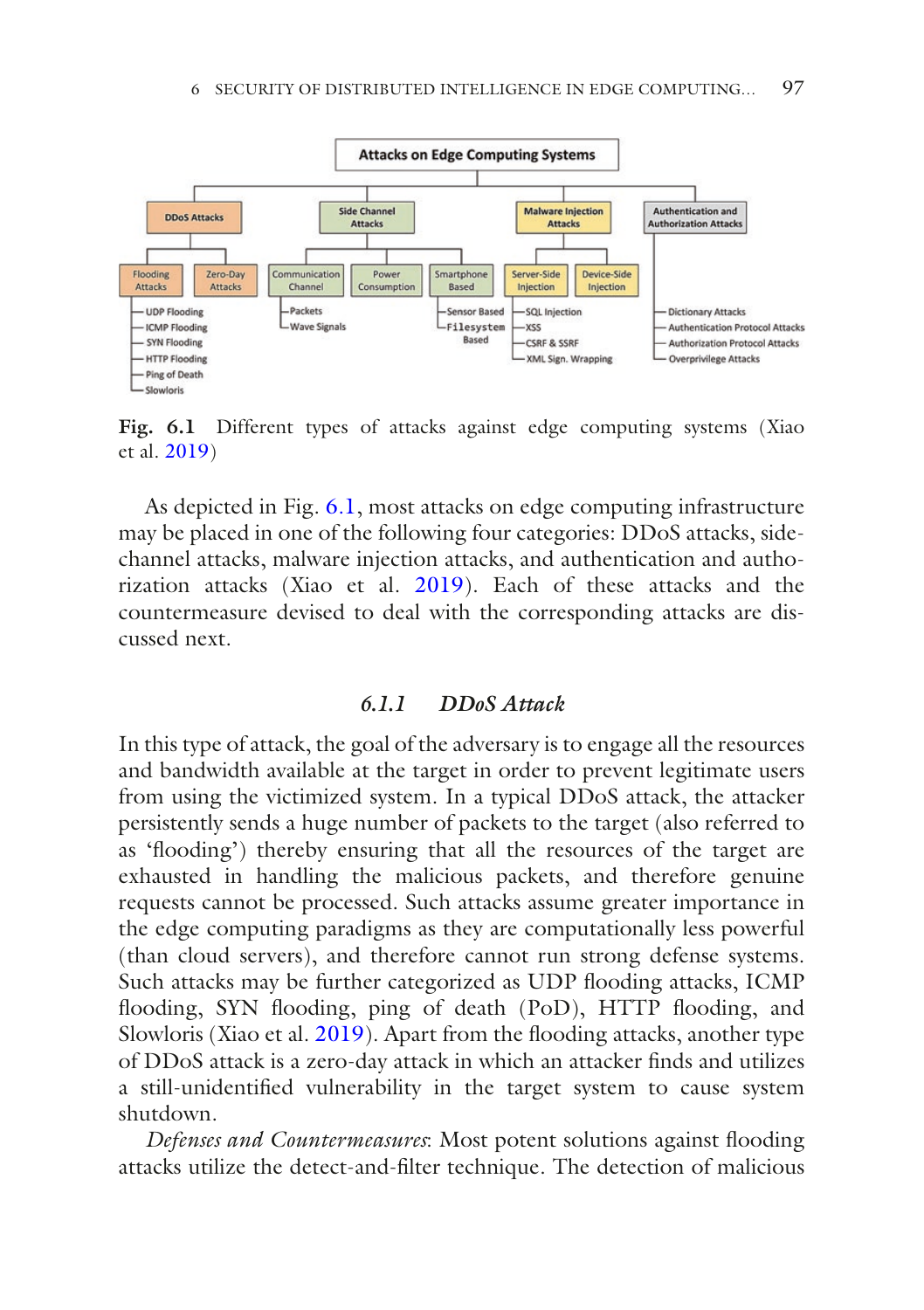flooding packets may either be on a per-packet basis wherein each individual packet is inspected and discarded if deemed to be suspicious, or on a statistical basis wherein malicious packets are identified using parameters like packet entropy or by employing machine learning tools. Countering zero-day attacks on edge computing hardware is more difficult due to the unavailability of original source codes for the programs running on the machine, and also due to the fact that in many cases the software comes embedded in a firmware and is not amenable for inspection.

#### *6.1.2 Side-Channel Attacks*

These attacks operate by first capturing publicly available, non-privacysensitive information pertaining to the target (also called the side-channel information), and then inferring the private and protected data from this information by exploiting the correlations that are inherently present between the public and the private information. Typical examples of such attacks include capturing communication signals (e.g. packets or wave signals) to leak user's private data, monitoring the power consumption of edge devices to reveal usage patterns, and targeting the filesystem (e.g. the */proc* filesystem in Android) and sensors (e.g. microphone, camera) on end devices like smartphones.

*Defenses and Countermeasures*: Due to their passive nature, side-channel attacks are difficult to defend against. Some commonly suggested defense mechanisms include data perturbation and differential privacy. The most popular data perturbation algorithm is *k*-anonymity which modifies the identifier information in the data prior to publishing its sensitive attributes. Lastly, it is important to note that ironically most defense mechanisms are themselves vulnerable to side-channel attacks (Xiao et al. [2019](#page-27-0)).

#### *6.1.3 Malware Injection Attacks*

The infeasibility of installing a full-fledged firewall on resource-constrained edge devices makes them vulnerable to malware injection attacks, wherein an attacker stealthily installs malicious programs in a target system. Such malware injection may either be performed at the edge server or the edge device(s). Server-side injection attacks can further be divided into four types: SQL injection, cross-site scripting (XSS), XML signature wrapping, and Cross-Site Request Forgery (CSRF) & Server-Site Request Forgery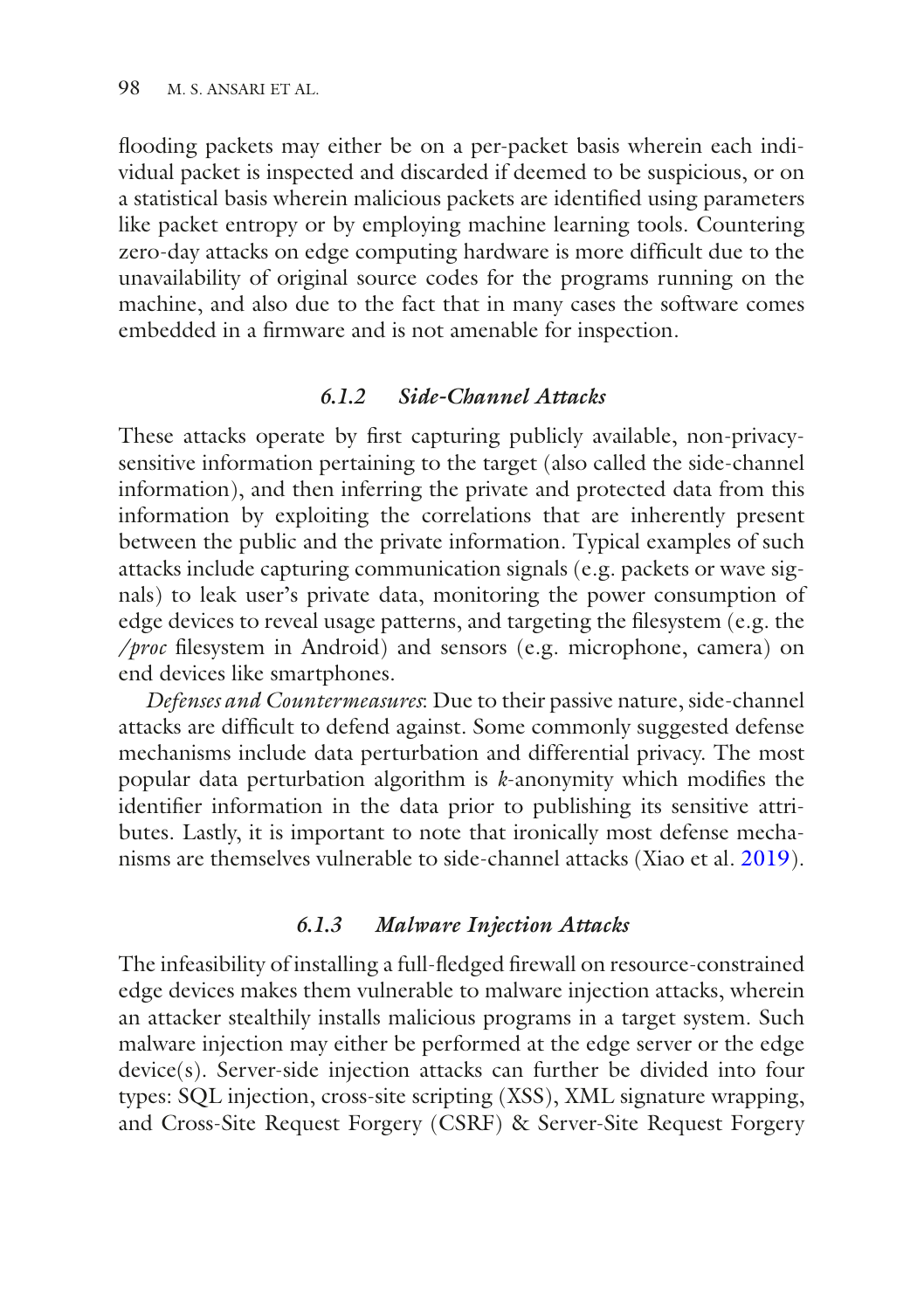(SSRF) (Xiao et al. [2019](#page-27-0)). Device-side injection attacks typically target the firmware of the end devices.

In a SQL injection attack, the attacker aims to destroy the backend database by sending carefully crafted SQL queries containing malicious executable codes. In a XSS attack, the adversary injects malignant HTML/ JavaScript codes into the data content which may be accessed and executed by a server leading to its compromise. A CSRF attack is one in which the edge server is tricked into executing malicious programs embedded in web applications, and a SSRF attack is carried out by compromising and using an edge server to alter the internal data and/or services. Lastly, an XML signature wrapping attack works by intercepting and modifying a XML message, and re-transmitting it to a target machine in order to run tainted code.

*Defenses and Countermeasures*: To counter the server-side injection attacks, the detect-and-filter technique has been shown to be the most promising. Defense mechanisms against injection attacks generally rely on static analysis for malicious code detection and fine-grained access control. Research on devising means to mitigate firmware modification is also being carried out for prevention of such attacks.

#### *6.1.4 Authentication and Authorization Attacks*

The authentication and authorization processes in edge computing systems may also be susceptible to attacks. Such attacks may be put into four different categories: dictionary attacks, attacks targeting vulnerabilities in authentication mechanisms, attacks exploiting susceptibilities in authorization protocols, and over-privileged attacks (Xiao et al. [2019](#page-27-0)). Dictionary attacks employ a credential/password dictionary to get past the authentication systems. Attacks targeting vulnerabilities in authentication mostly work by utilizing loopholes in the WPA/WPA2 security protocols. Authorization based attacks exploit the logical weaknesses or design flaws that may exist in authorization protocols used by the edge computing systems. In over-privileged attacks, the attacker tricks the victim system into assigning higher (than required) access rights to an app or device, which can then be used to perform malicious activities inside the network.

*Defenses and Countermeasures*: The most potent defense against dictionary attacks is the addition of one more layer of authentication (typically known as two-factor authentication). To counter the attacks which target authentication protocols, two common approaches are enhancing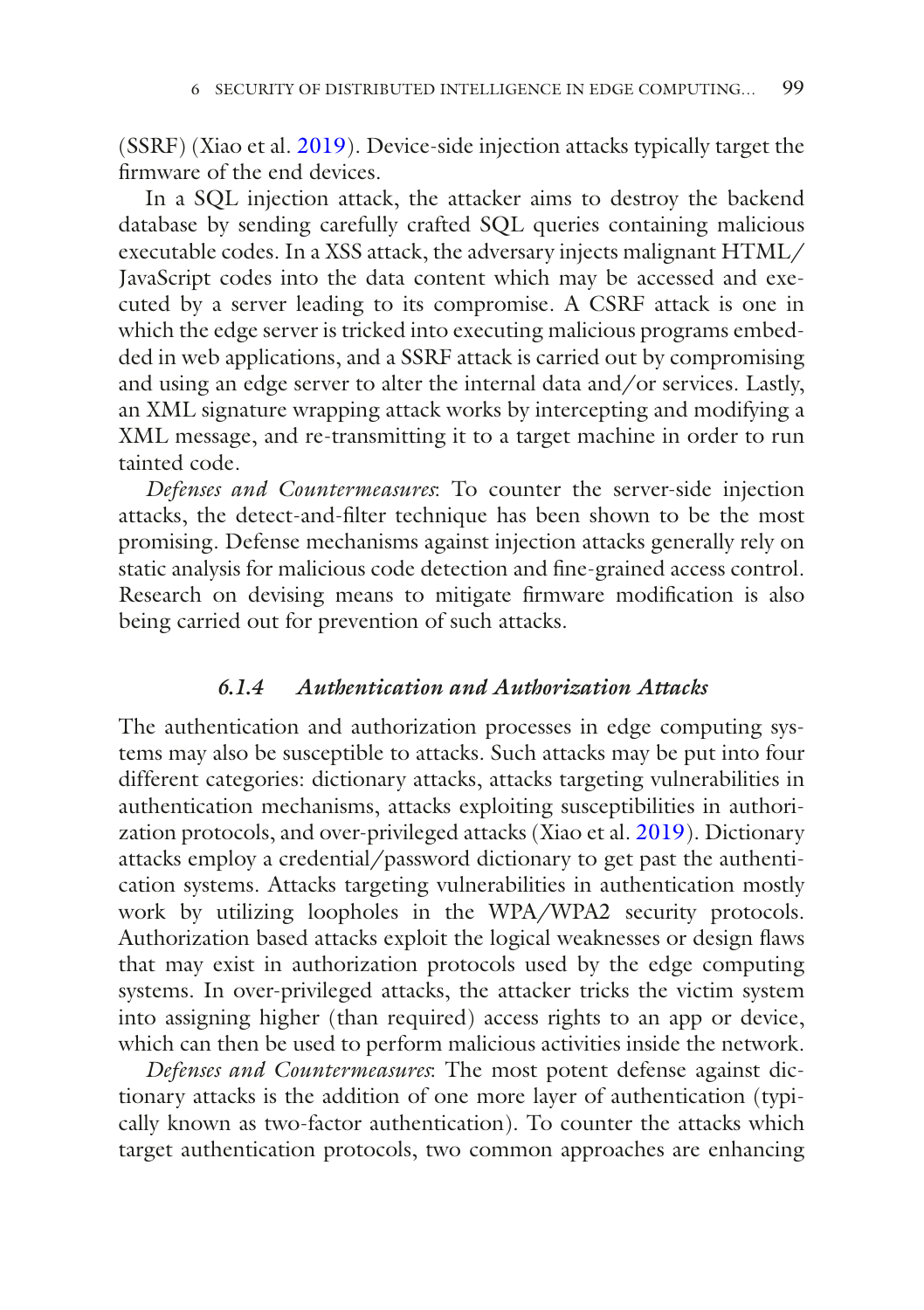the security of the communication protocols, and hardening the cryptographic implementation. The OAuth 2.0 protocol is the best defense against authorization attacks, and has been proven to be theoretically secure. To counter the over-privileged attacks, the most effective solution involves strengthening the permission models for the operating systems running on edge devices.

Most of the security threats and challenges, along with the associated countermeasures, discussed above pertain to edge computing systems which are configured as passive data aggregation and processing nodes with little to no intelligence built into them. However, the recent trend of incorporation of intelligence (in the form of inference generation, and even on-device training, in the context of machine learning) into the edge nodes/devices, brings its own share of issues and challenges, and the need for specialized defenses and countermeasures.

This chapter aims to highlight the threat landscape for the scenario where edge devices are becoming smarter with the inclusion of machine learning. Therefore, the remainder of the chapter focuses on the techniques for incorporation of intelligence into edge computing systems, the security threats associated with such systems, and the pertinent countermeasures and defenses that have been devised against attacks on edge intelligence. Section [6.2](#page-5-0) presents a discussion on the need for, and the techniques to bring intelligence to the edge computing systems. Security threats targeted towards intelligent edge systems are highlighted in Sect. [6.3](#page-11-0) (For a quick summary, please refer to Table [6.1\)](#page-6-0). Techniques that have been developed to defend against the threats, and mitigate the attacks on edge computing systems are discussed in Sect. [6.4.](#page-17-0) Section [6.5](#page-20-0) contains a discussion on future research directions in the field of intelligent edge computing. Section [6.6](#page-21-0) presents concluding remarks.

# <span id="page-5-0"></span>6.2 Edge Intelligence

The incorporation of artificial intelligence into the constituents of edge layer is referred to as *Edge AI*. The two biggest advantages of Edge AI are briefly discussed below.

*Faster Inference*: For applications which utilize a pre-trained machine learning model to output classifications or predictions, processing data at the edge leads to faster results. This is primarily due to the elimination of the data transfer time between the edge and the cloud.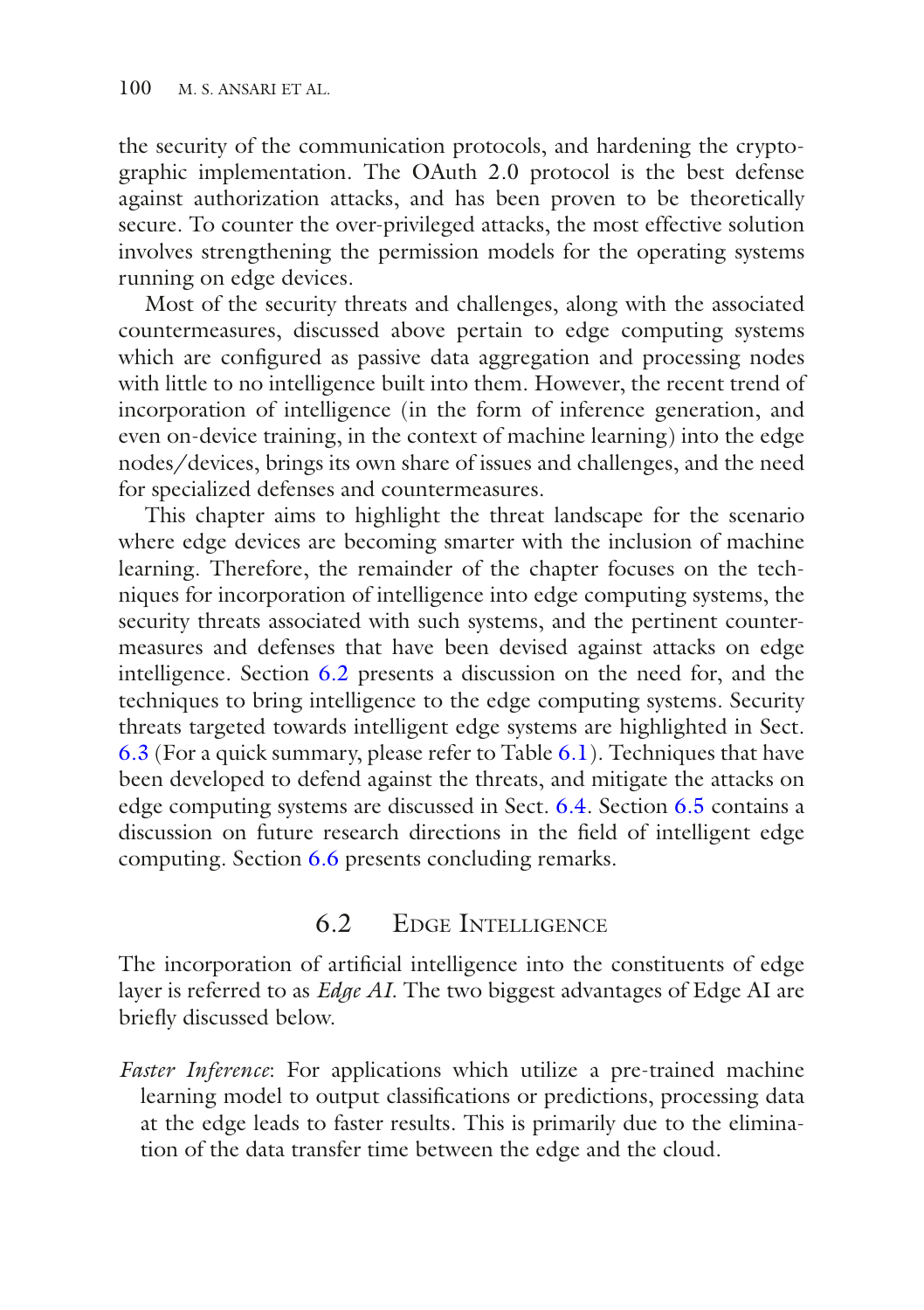| Attack                       | Type                                                                                         | $Sub-type$                                                                                   | Ref.                                                                                                                                                                             | Defense                                                                                                        | Asset targeted                                                    |
|------------------------------|----------------------------------------------------------------------------------------------|----------------------------------------------------------------------------------------------|----------------------------------------------------------------------------------------------------------------------------------------------------------------------------------|----------------------------------------------------------------------------------------------------------------|-------------------------------------------------------------------|
| DDoS attack                  | Flooding based                                                                               | HTTP flooding<br>ICMP flooding<br>UDP flooding<br>SYN flooding<br>Ping of death<br>Slowloris | Bogdanoski et al. (2013)<br>Xiaoming et al. (2010)<br>Nithyanandam (2017)<br>Udhayan and Anitha<br>Sonar and Upadhyay<br>Damon et al. (2012)<br>Dhanapal and<br>(2014)<br>(2009) | · Per packet based<br>· Statistics-based<br>Detect-and-filter<br>detection<br>detection                        | · Virtualization<br>infrastructure<br>infrastructure<br>· Network |
|                              | Zero-day                                                                                     |                                                                                              | NIST (2010)                                                                                                                                                                      | identification<br>vulnerability<br>Code-level                                                                  |                                                                   |
| Side-channel attack          | consumption data<br>Exploiting power<br>communication<br>Target smart<br>channels<br>Exploit | Wave signals<br>OS based<br>Packets                                                          | Chen and Qian (2018)<br>Zhou et al. $(2013)$<br>Enev et al. $(2011)$<br>Örs et al. (2003)                                                                                        | · Differential privacy<br>Restricting access to<br>Data perturbation<br>$\bullet$ k-anonymity<br>side-channels | User privacy<br>User data                                         |
| Malware injection<br>attacks | Server-side<br>injection<br>devices                                                          | XML signature<br>CSRF & SSRF<br>SQL injection<br>Sensor based<br><b>XSS</b>                  | McIntosh and Austel<br>Chen et al. (2018b)<br>Costin(2018)<br>Anley (2002)<br>Cisco(2016)                                                                                        | Detect-and-filter                                                                                              | · Edge devices<br>· Edge server                                   |
|                              | Device-side<br>injection                                                                     | wrapping                                                                                     | Buffer overflow Greenberg (2017)<br>(2005)                                                                                                                                       | Code-level analysis                                                                                            |                                                                   |

<span id="page-6-0"></span>Table 6.1 Security threats to edge computing systems, defense mechanisms, and assets targeted by the different attacks **Table 6.1** Security threats to edge computing systems, defense mechanisms, and assets targeted by the different attacks (*continued*)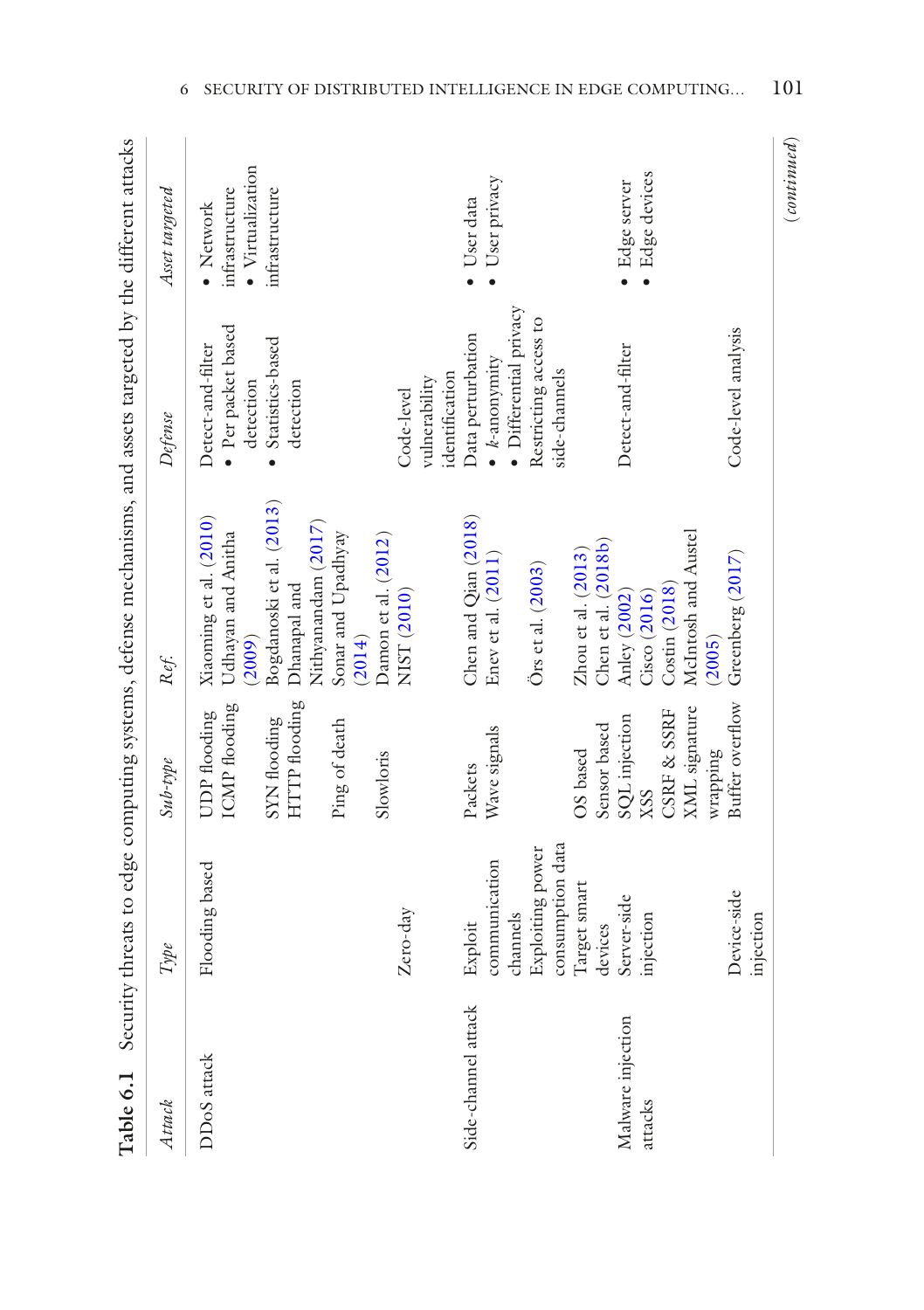| $\sim$                                      |                                   |            |                                |                                                    |                                  |
|---------------------------------------------|-----------------------------------|------------|--------------------------------|----------------------------------------------------|----------------------------------|
| Attack                                      | Type                              | $Sub-type$ | Ref.                           | Defense                                            | Asset targeted                   |
| authorization attacks<br>Authentication and | Dictionary attack                 |            | Nakhila (2015)                 | authentication<br>I'wo-factor                      | Virtualization<br>Edge server    |
|                                             | Authentication<br>protocol attack |            | Vanhoef and Piessens<br>(2018) | authentication<br>Hardening                        | infrastructure<br>· Edge devices |
|                                             |                                   |            |                                | $\blacksquare$<br>Enhance security of<br>protocols |                                  |
|                                             |                                   |            |                                | protocol<br>• Secure                               |                                  |
|                                             |                                   |            |                                | implementation<br>cryptographic                    |                                  |
|                                             | Authorization                     |            | Chen $(2014)$                  | Hardening                                          |                                  |
|                                             | protocol attack                   |            |                                | authorization                                      |                                  |
|                                             |                                   |            |                                | $\bullet$ OAuth 2.0<br>protocols                   |                                  |
|                                             | Over-privileged                   |            | Sun and Beznosov (2012)        | Strengthening                                      |                                  |
|                                             | attacks                           |            |                                | permission models for<br>mobile OS                 |                                  |

 ${\bf Table}$   ${\bf 6.1}$   $({\rm continued})$ **Table 6.1** (continued)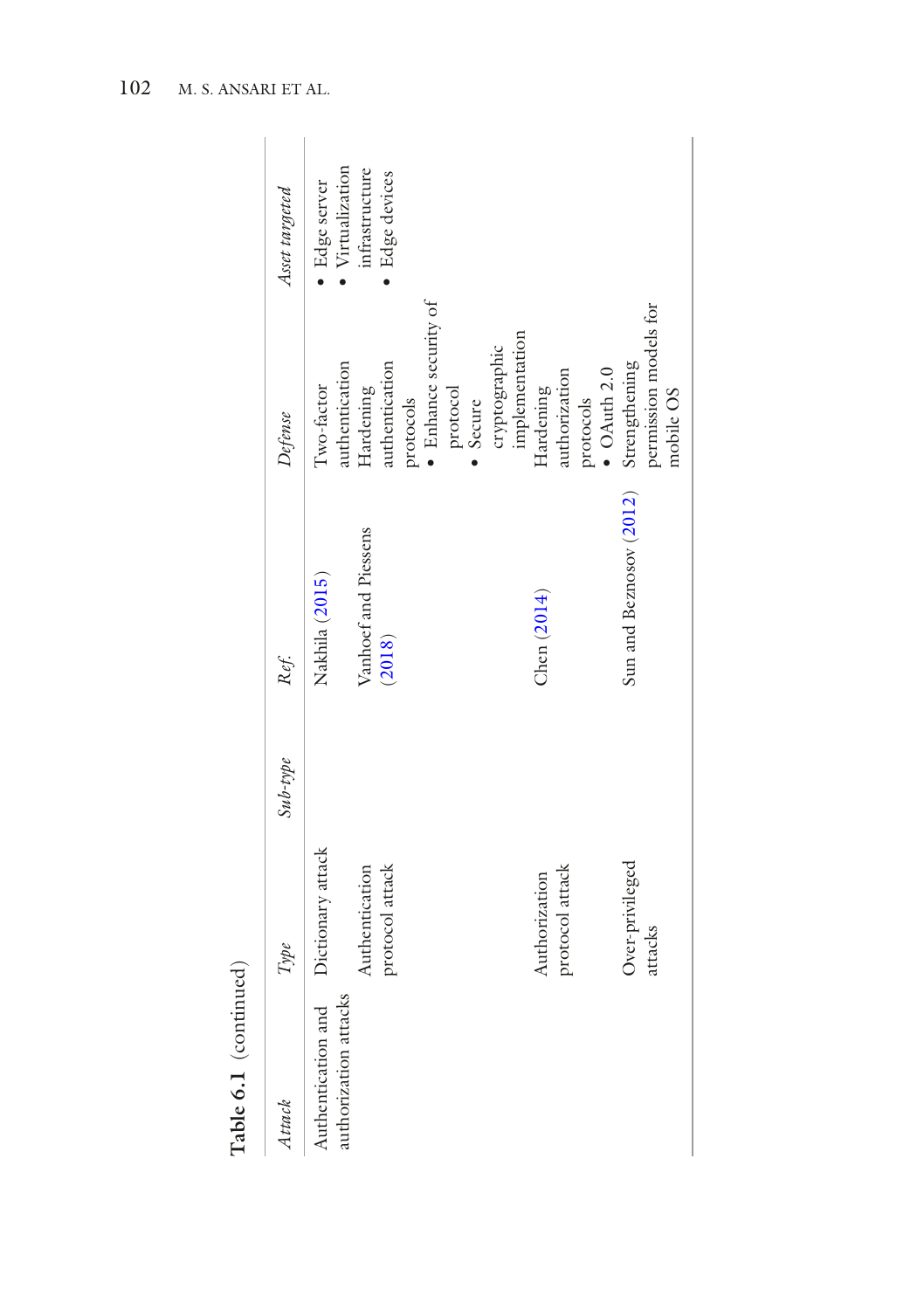*Data Locality*: Since most of the data processing and inference is performed it the edge layer, the data actually never leaves this layer (and is not sent to the fog/cloud). Such data locality is of paramount importance in safeguarding user privacy in applications like health monitoring, indoor localization, etc. Further, keeping the data on or near the source, and not transferring it to the cloud (which may be in a different country), alleviates regulatory/legal issues pertaining to the data.

Although the advantage of faster inference with the data remaining localized is interesting, the resource constraints in most constituents of the edge layer dictate that specialized techniques have to be employed for performing inference and training in Edge AI.

#### *6.2.1 Lightweight Models for Edge AI*

The first case is where an edge computing node is only used for inference using a pre-trained model. In such cases, the emphasis is to build lightweight models capable of running in resource constrained environments. This discussion will focus on image processing models because a major portion of available research on light models for Edge AI deals with computer vision. This is driven by the success of Convolutional Neural Networks (CNN) for image recognition and classification tasks, albeit with huge computational requirements. AlexNet was the first CNN variant which employed a technique called Group Convolution to reduce the number of parameters, and resulted in a 240 MB sized model (Krizhevsky et al. [2012](#page-25-4)). Xception used a more stringent version of group convolution to further reduce the number of model parameters (88 MB model size) (Chollet [2017\)](#page-23-5). GoogleNet managed to reduce the parameter size to 27 MB while maintaining the accuracy (Szegedy et al. [2015](#page-26-3)). However, the breakthrough which enabled CNN variants to be used on edge devices was MobileNet (Howard et al. [2017\)](#page-24-3), which required approximately 8–9 times less computation than standard CNN, and had model size of 16 MB (Howard et al. [2017\)](#page-24-3). MobileNet*V2* further provided a performance improvement while reducing the model size to 14 MB (Sandler et al. [2018](#page-26-4)). SqueezeNet is even more efficient, and is capable of providing AlexNet level accuracy with only 5 MB of parameters (Iandola et al. [2016](#page-24-4)), which is a sufficiently small sized model for deployment on low-complexity embedded hardware like Raspberry Pi.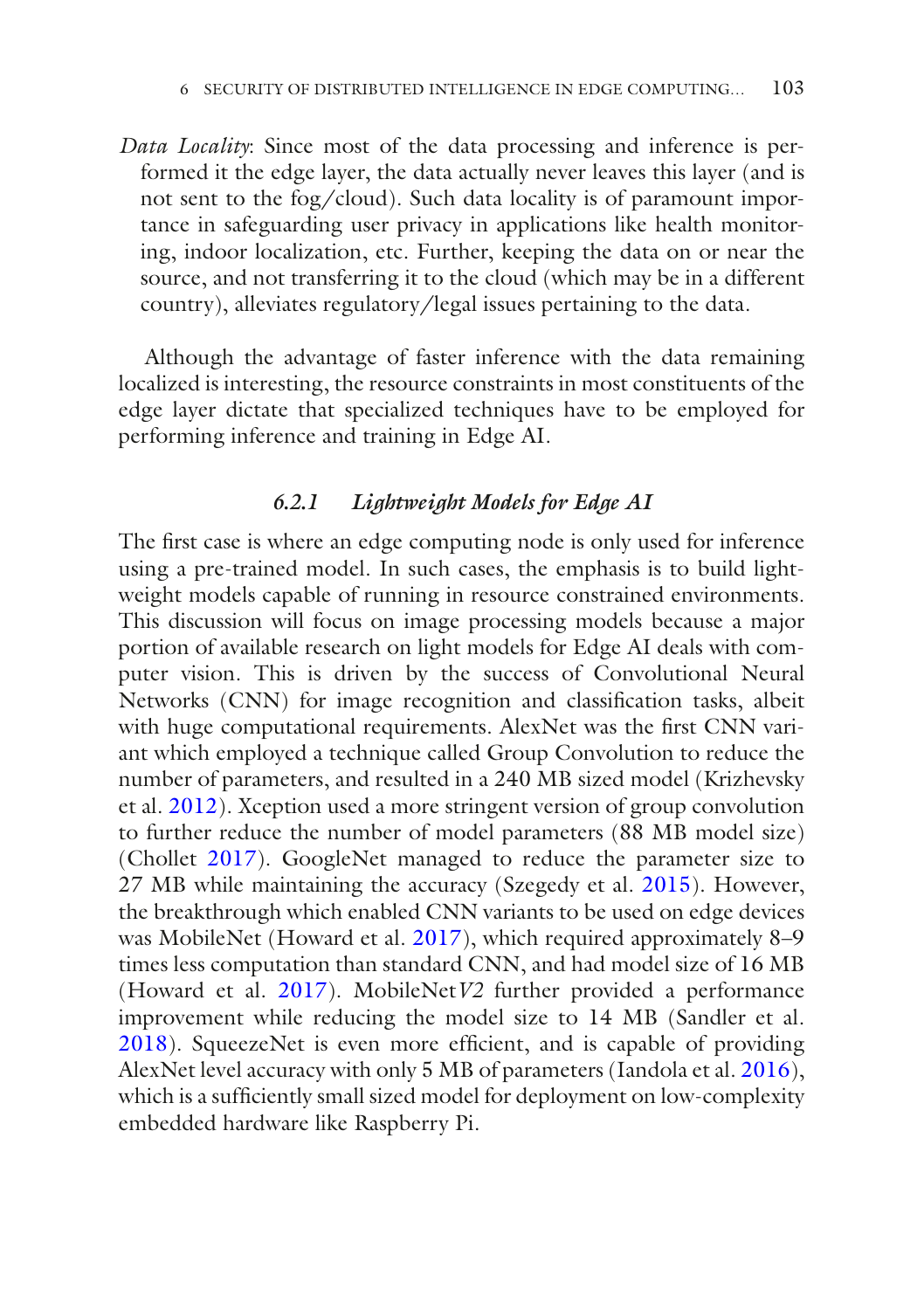# *6.2.2 Data and Model Parallelism*

For cases where the edge computing nodes are to be used for training as well, techniques like data parallelism and model parallelism are employed.

- *Data Parallelism*: In data parallelism, the training dataset is divided into non-overlapping partitions and fed to the participating nodes. Figure  $6.2(a)$  $6.2(a)$  depicts the data parallelism applied to a group of three machines. All nodes train the complete model using a subset of data. The advantage is that the training task is performed at multiple nodes concurrently (for different data sub-sets). Specialized algorithms like Synchronous Stochastic Gradient Descent (Sync-SGD) (Das et al. [2016](#page-23-6)), and Asynchronous Stochastic Gradient Descent (Async-SGD) (Zhang et al. [2013\)](#page-27-5) have been devised to ensure timely and efficient update of the global weights and parameters of the model.
- *Model Parallelism*: In model parallelism, the ML model is divided into partitions and each participant node is responsible for maintaining one partition. Figure  $6.2(b)$  depicts the model parallelism applied to a group of four machines. Designing the model partitions is non-trivial and NPcomplete in this case, as the participating machines may have different storage, computing, and networking capabilities (Dean et al. [2012](#page-23-7)). Further, dividing the training dataset is also not straightforward in this case, as the logical partitions have to be decided in accordance with the partition scheme of the input layer.

To reduce the communication of a large number of parameters between participating devices, *model compression* is used. It has been demonstrated that quantizing the parameter bitwidth from 32 bits to 8 bits does not

<span id="page-9-0"></span>

**Fig. 6.2** (**a**) Data parallelism and (**b**) model parallelism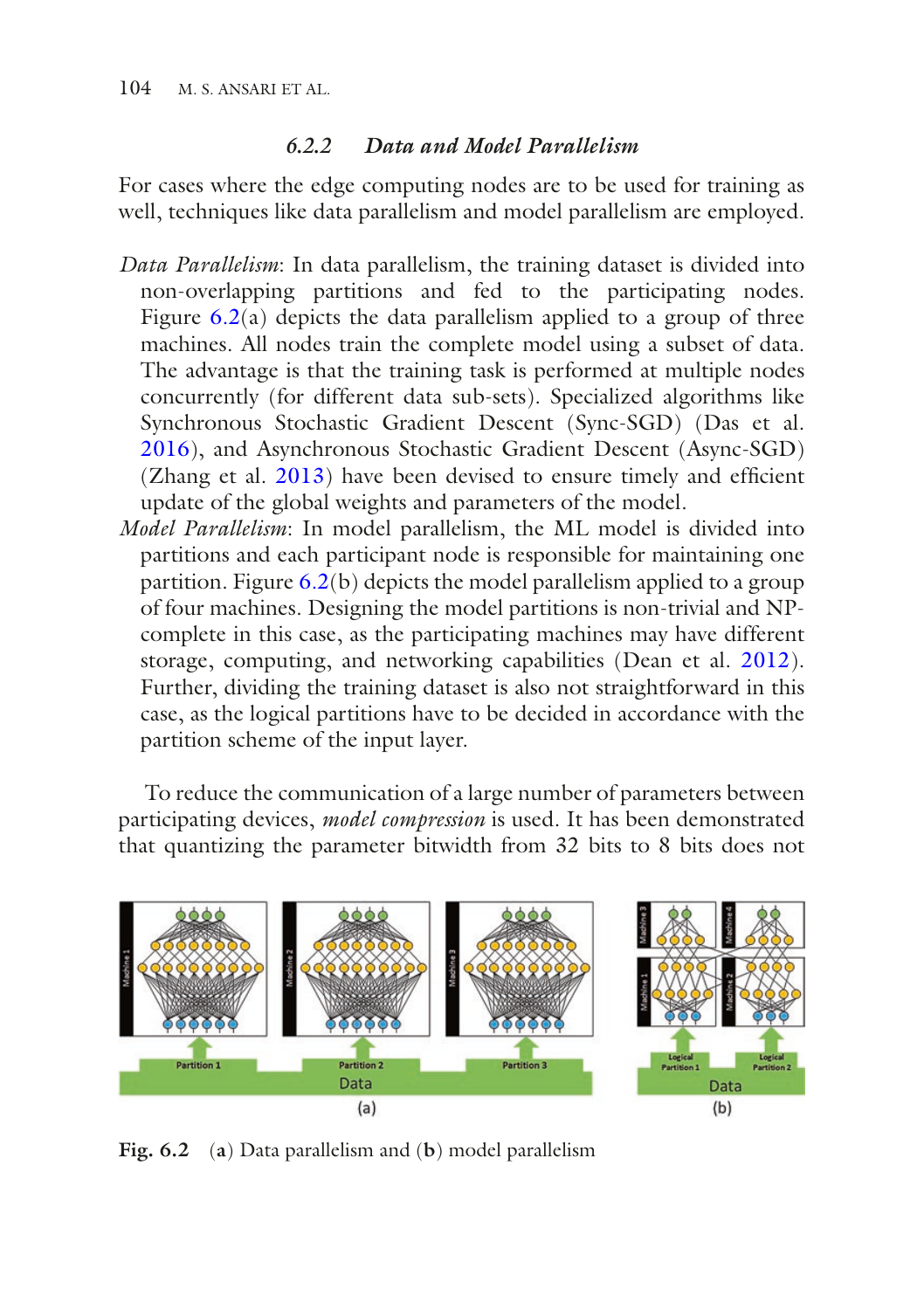impact the accuracy of CNN-like architectures significantly (Cheng et al. [2017](#page-23-8)). Further, reducing the communication overhead by quantizing the gradients (computed using Stochastic Gradient Descent) is referred to as *Gradient Compression* or *Gradient Quantization*.

#### *6.2.3 Federated Learning*

Data collected by a lot of devices may not be amenable for sharing over a cloud due to reasons of privacy. Examples include data collected by health monitoring devices, CCTV recordings, etc. For such cases, a distributed ML technique called Federated Learning (FL) has been proposed (Konečný et al. [2016](#page-24-5)), which enables smart devices to collaboratively learn a shared prediction model while keeping all the training data on device. This effectively decouples the learning process from the need to store the data centrally, and goes beyond the use of pre-trained models to make predictions on mobile devices by bringing model training to the device. As shown in Fig. [6.3,](#page-10-0) FL works by first downloading the current model to an edge device. Thereafter, the model is updated using locally stored data, and updates are forwarded to a central server where they undergo a

<span id="page-10-0"></span>

Fig. 6.3 Federated learning over multiple smartphones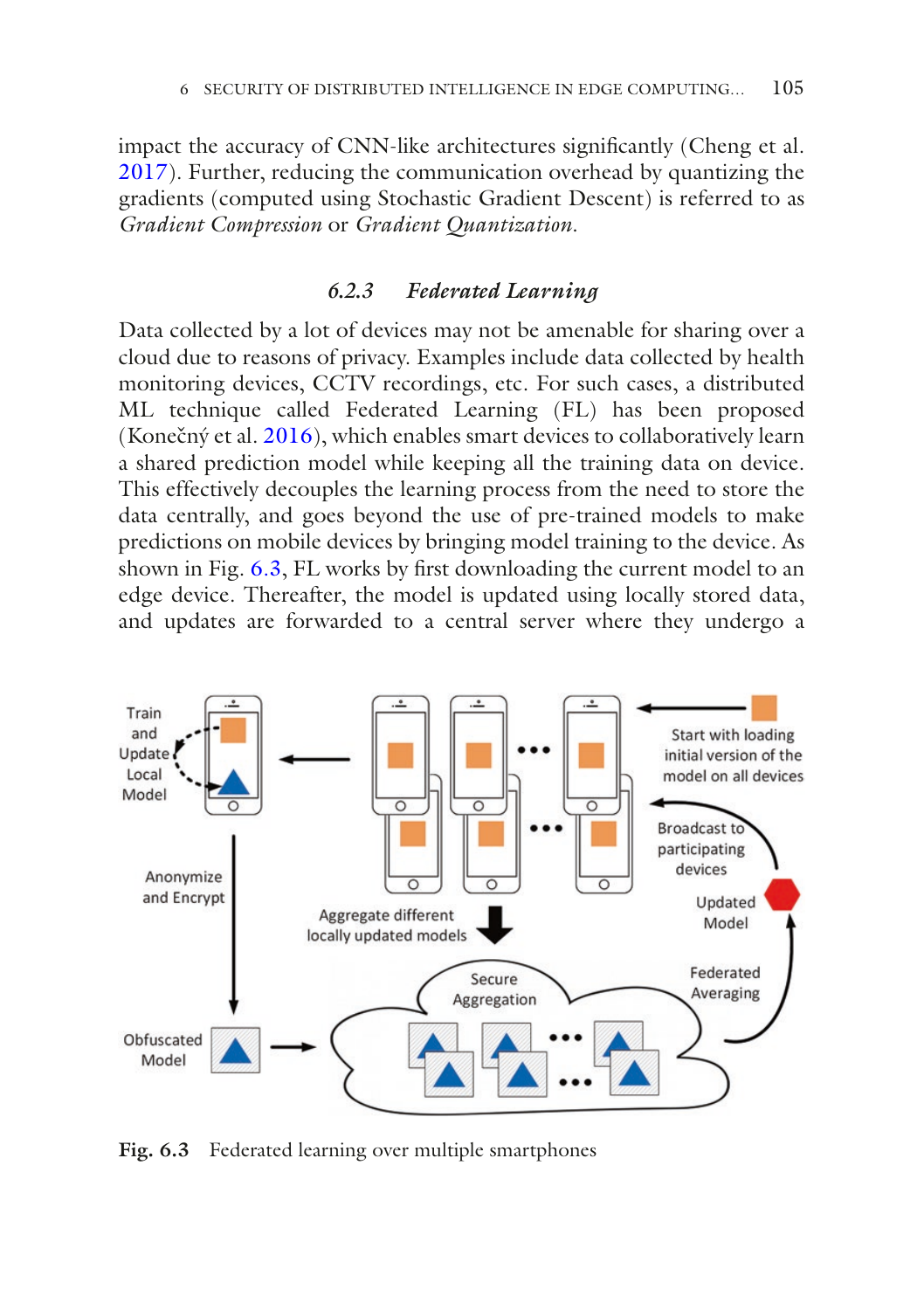Federated Averaging with the updates from other users. Since the user data never leaves the device, and individual updates are not stored in the cloud, data security and privacy is ensured.

The updates in this case are not simple gradient updates as in the case of conventional distributed ML models. Instead, high-quality updates containing much more information than just the changes in gradients are computed, compressed, and sent for processing. This ensures convergence with reduced communication (up to 100 times (Konečný et al. [2016](#page-24-5))) between the edge device and the central server. Scheduling algorithms are used to ensure that training happens only when the device is idle, charging, and on a free wireless connection, so there is no degradation in the end-user experience. With most flagship phones nowadays coming with a dedicated AI chip, there are estimated to be approximately two billion smartphones with underutilized processing capability. Federated Learning can leverage this enormous pool of computing resources to improve existing models, or to train new ones from scratch.

The distribution of intelligence over a multitude of end devices is therefore slated to bring significant improvements in the way conventional IoT devices function. However, this distribution of intelligence to the edge nodes also opens up a plethora of security issues which are discussed next.

# <span id="page-11-0"></span>6.3 THREATS TO EDGE AI

Despite their widespread usage by virtue of the advantages they offer, Edge AI paradigms are not without their share of limitations and points of concerns. Incorporating intelligence in the edge layer is a double edged sword in the sense that although the impact of a potential attack is limited to a localized environment, the less potent security protocols on the resource-constrained edge hardware make them more vulnerable to attacks. The situation is further aggravated by the casual attitude of human operators responsible for the configuration and maintenance of the edge devices. For instance, a survey of 439 million households using WiFi networks showed that approximately 50% of them were unsecured, and of the remaining, 80% have their router still configured with the default passwords (Shi et al. [2016\)](#page-26-0). The figure is even poorer for public WiFi hotspots, with 89% of them being unsecured or poorly configured (Shi et al. [2016](#page-26-0)). Furthermore, updating or re-configuration of the security software on edge devices is non-trivial because there may be legacy devices for which support has ended, or the constrained hardware resources available on the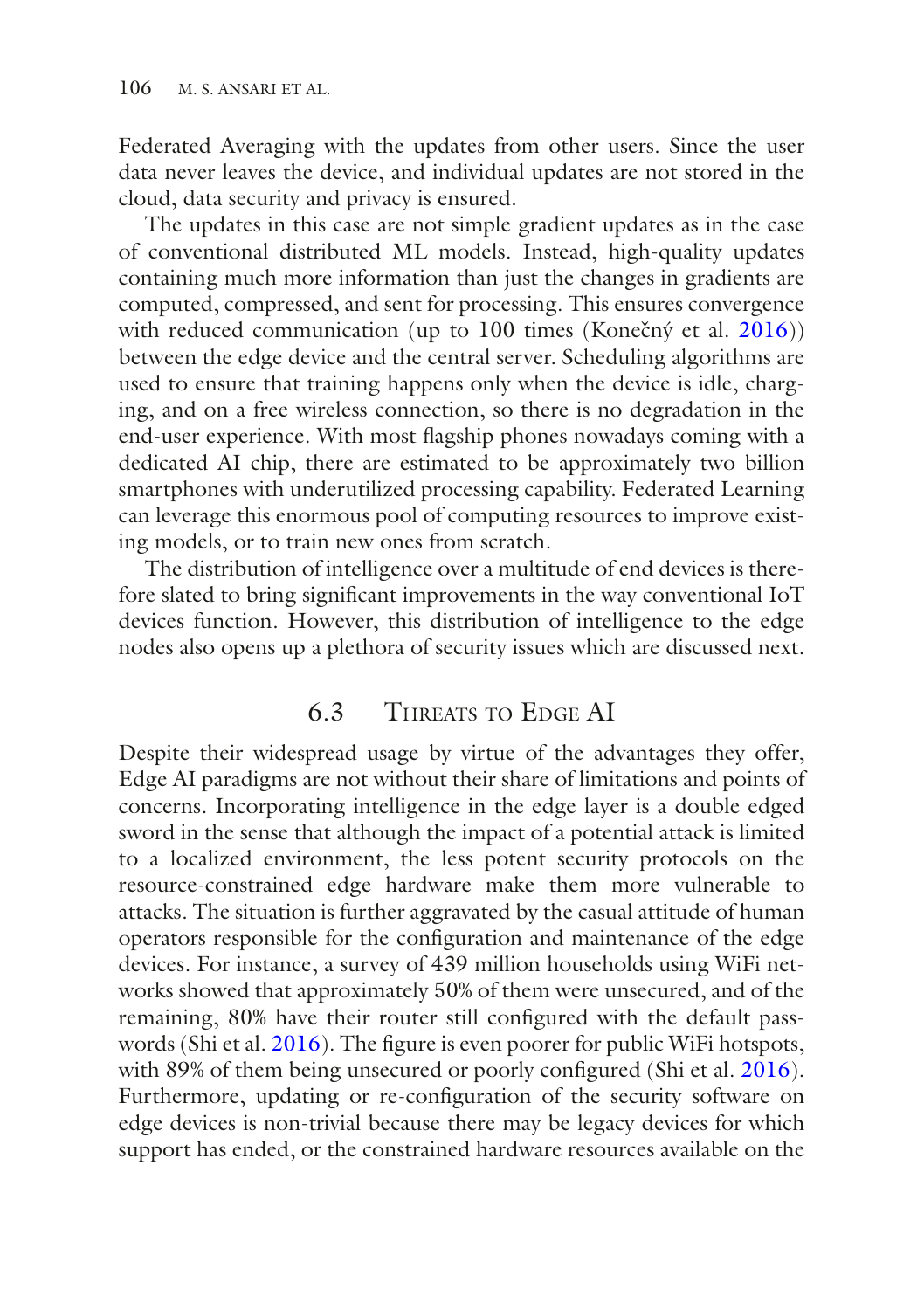device may present restrictions on the authentication protocols that could be run on the device. Moreover, the heterogeneous nature of the edge networks means that there can be no uniform security policy. Lastly, microservers used in the edge computing environment lack the hardware protection mechanisms available on commodity servers (Roman et al. [2018\)](#page-26-5).

A discussion on the threats to Edge AI systems can be divided into two distinct cases: threats to Edge AI used for inference, and threats to Edge AI used for learning/training (as in Federated Learning). Each of these scenarios are discussed separately below. It needs to be mentioned that in the discussion that follows, it is considered that the intelligence is located in the edge device. However, this is not a restrictive scenario. In fact, the attacks and countermeasure discussed below are equally relevant in the case where the machine intelligence is located in an edge server or a gateway.

#### *6.3.1 Threats to Edge AI for Inference*

The vast majority of Edge AI deployments at present are used for inferencing based on pre-trained models. This is suitable for edge devices due to the limited computing resources they offer. As discussed before, there has been progress in model compression that allow high performance models (e.g. SqueezeNet) to be run in resource-constrained environments. In such a standalone environment, where the edge devices use the pre-trained model independently, the most probable attack is the feeding of adversarial examples to the model thereby causing the model to output incorrect predictions. Such attacks are referred to as Evasion Attacks and are discussed next.

#### *6.3.2 Evasion Attacks*

The susceptibility of machine learning models to adversarial samples, which essentially are carefully perturbed inputs that look and feel exactly the same as their untampered counterparts to a human, is well documented (Biggio and Roli [2018\)](#page-22-4). Although it may seem that adversarial examples are available only for image recognition models (Kurakin et al. [2016](#page-25-5)), the earliest reported instance of such an attack is for a machine learning based email spam filter, wherein it was shown that linear classifiers could be tricked easily by carefully crafted changes in the text (Dalvi et al.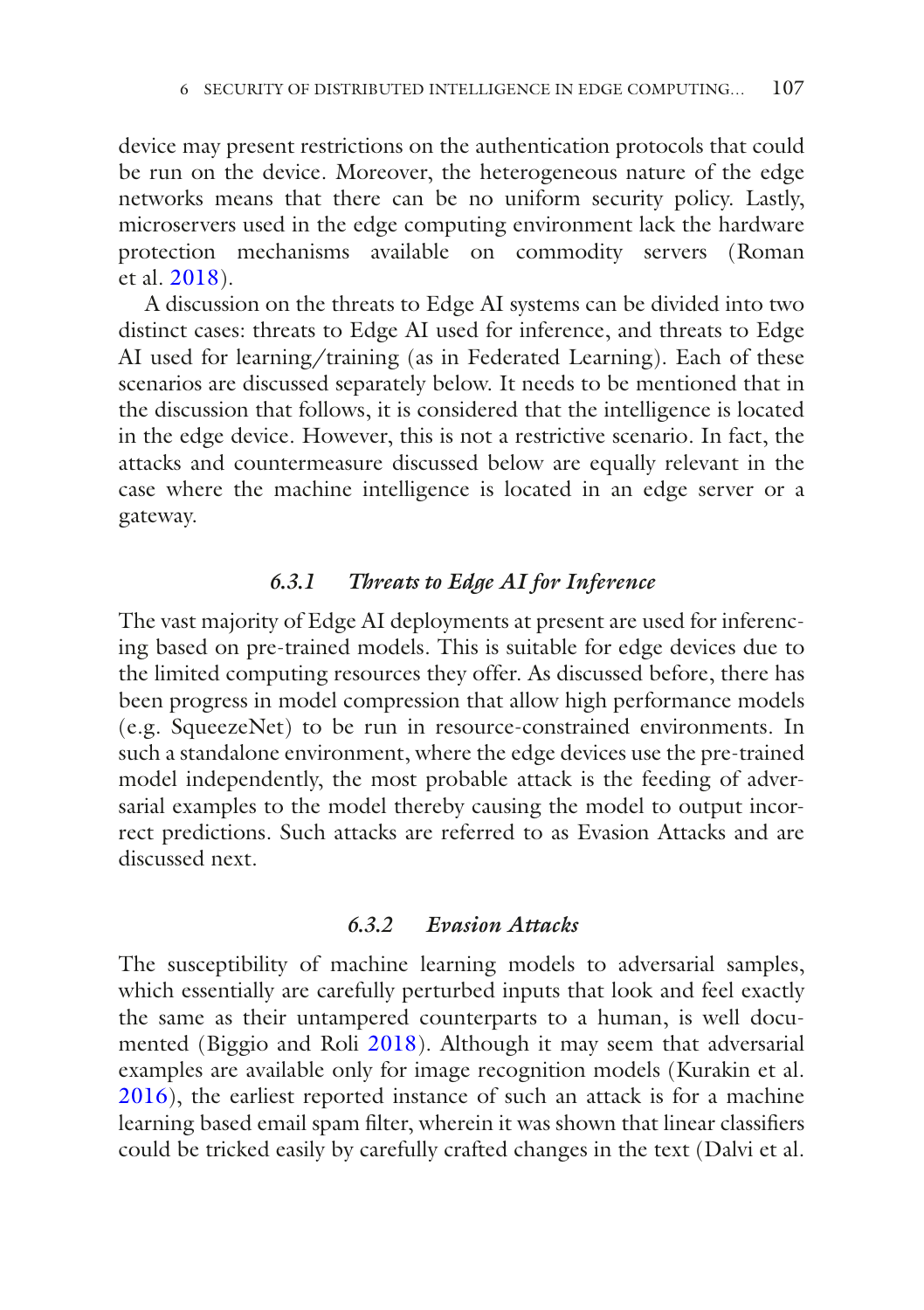[2004](#page-23-9)). It is still not proven why adversarial samples work, but a commonly accepted hypothesis, called the tilted boundary hypothesis, asserts that since the model can never fit the data perfectly (at least theoretically), there would always be adversarial pockets of inputs existing between the classifier boundary and the actual sub-manifold of sampled data (Szegedy et al. [2013](#page-26-6)). Since the models devised to be used in the low resource environments of edge computing are compressed variants of bigger, deeper, and more robust models, these are generally more prone to such adversarial attacks. Evasion attacks can be of different types: Gradient based, Confidence-score based, Hard Label based, Surrogate model based, and Brute-force attacks (Moisejevs [2019](#page-25-6)).

Gradient based attacks require access to the model gradients (and thus belong to the category of Whitebox attacks). Theoretically, such attacks are the most potent as the attacker may use the model gradients to gain insights into the working of the model, and can then mathematically optimize the attack. This approach is the most probable one to target hardened models, as it has been shown that if an adversary has access to the model gradients, it is *always* possible to generate adversarial samples irre-spective of the robustness of the model (Carlini and Wagner [2017\)](#page-22-5). Some examples of such attacks include Elastic-Net attack based on  $L_1$  norm (Chen et al.  $2018a$ ), an  $L_2$  Norm based attack (Carlini and Wagner  $2017$ ), and an L∞ Norm based attack (Madry et al. [2017\)](#page-25-7).

Confidence-score based adversarial attacks utilize the output confidence score to get estimates of the gradients of the model. The adversary may then use these estimated gradients to orchestrate an attack similar to the gradient based attack. Since this approach does not require any information about the composition of the model, this attack may be classified as a Blackbox attack. Examples include the Zeroth Order Optimization based attack (Chen et al.  $2017a$ ), the Natural Evolutionary Strategies (NES) based attack (Ilyas et al. [2018](#page-24-6)), and the Simultaneous Perturbation Stochastic Approximation (SPSA) based attack (Uesato et al. [2018\)](#page-27-6).

Label based attacks rely on estimating the gradients by using the hard labels generated by the model. Since only the label information is required by the adversary, such attacks are generally simple to implement, and require little hyperparameter tuning. Boundary Attack is the most powerful attack in this category. It works by starting from a large adversarial perturbation and seeks to incrementally reduce the perturbation while staying adversarial (Brendel et al. [2017\)](#page-22-7).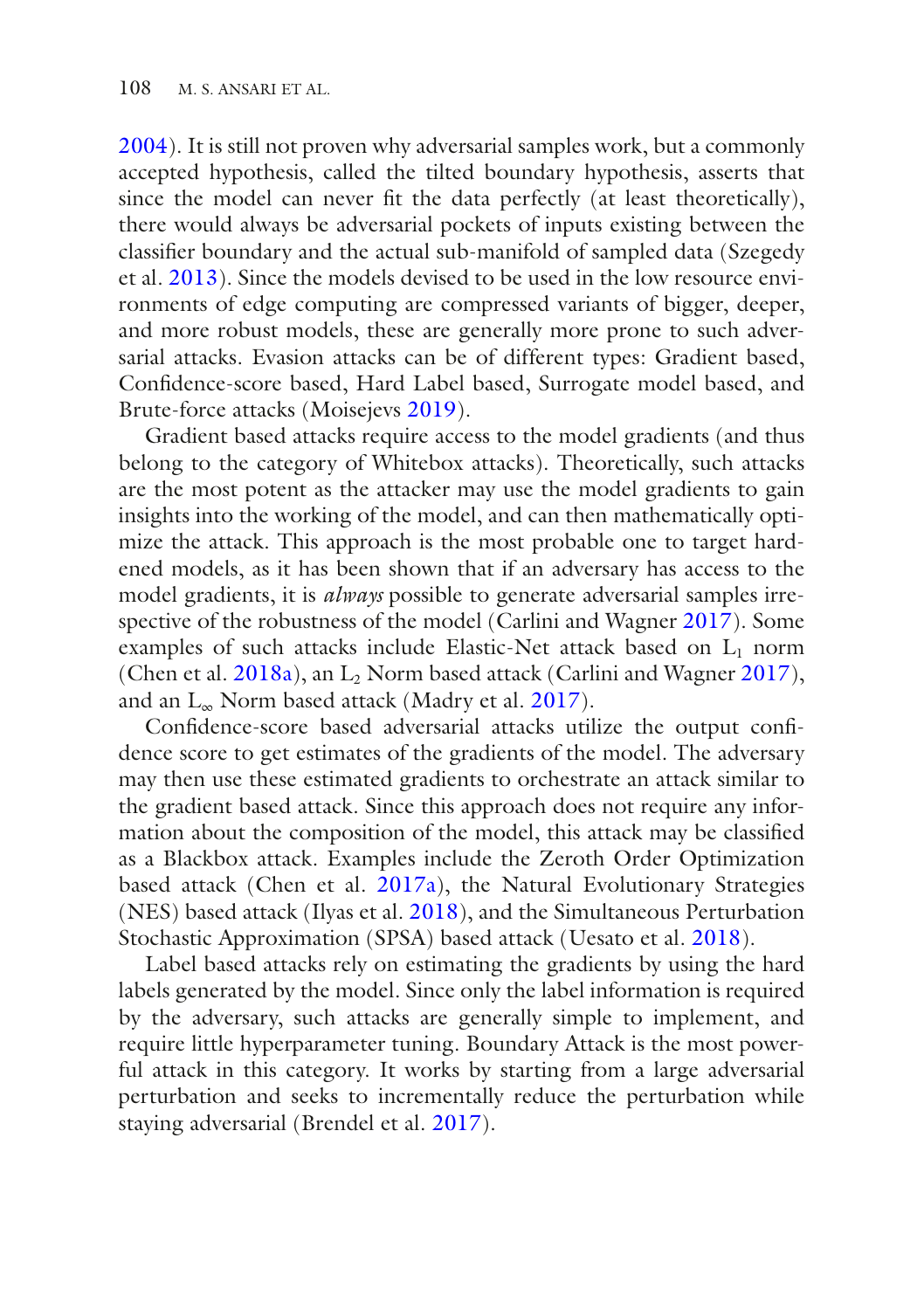Surrogate model based attacks first try to build a replica of the target model. If the internals of the target model are not known, the adversary can reverse engineer the structure of the model by repeatedly querying the target model and observing the input-output pairs. If the target model is not available for querying, then the attacker can start by guessing the architecture in the case of the model being applied for a standard machine learning problem like image classification (Moisejevs [2019](#page-25-6)). Thereafter, the gradient based attack can be fine-tuned on this surrogate model, and then used on the actual model.

Lastly, Brute-force attacks, as the name implies, work by generating adversarial examples by resorting to transformations, perturbations and addition of noise to the data samples. Such attacks do not rely on mathematical optimization, and therefore require no knowledge of the model. Such an approach is generally used by adversaries who have access to large computational resources, and do not have a timeline for the success of their attacks.

#### *6.3.3 Privacy Attacks*

The previous section discussed the issues pertaining to evasion attacks wherein the goal of the attacker is to cause the model to output incorrect predictions. However, there is another class of attacks, known as Privacy Attacks, which aim to siphon off valuable information from the data used by the model. For instance, an adversary may be interested in knowing whether a certain person is enrolled in a healthcare program. There are several other examples of such private information which an attacker may want to unravel: credit card details, location information, and household energy consumption. While the risk with disclosure of credit card information is obvious, the availability of location and energy usage information of a person can inform the attacker about when the person is away for a vacation (consequently leaving his house unattended). There are two broad categories of such privacy attacks on machine learning systems:

*Membership Inference Attacks*: This is the case when the adversary has one or more data points, and wants to ascertain whether the data points were part of the training set or not (Shokri et al. [2017\)](#page-26-7). For instance, an attacker might want to find out whether a given person X is included in a critical illness list in the healthcare records of a state. Such attacks are increasingly being targeted towards recommender systems, wherein the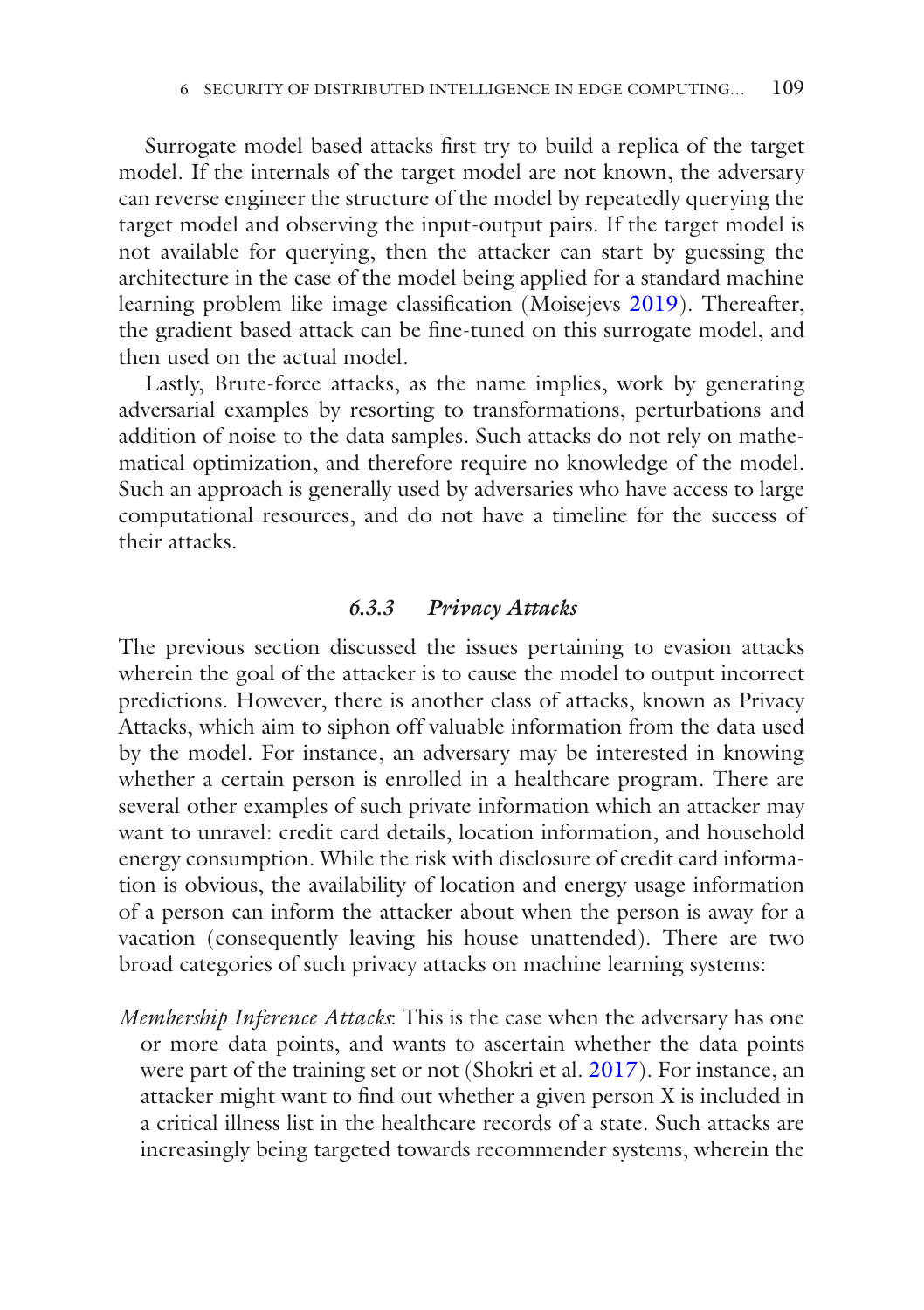training dataset may contain information such as gender, age, ethnicity, location, sexual orientation, immigration status, political affiliation, net worth and buying preferences. An attacker who knows a few pieces of information from these may be able to expose other details using membership inference. A detailed study of such attacks has been carried out (Truex et al. [2019](#page-27-7)), which concluded that several factors affected the potency of membership inference attacks. Firstly, the model becomes more vulnerable with increase in the number of classes. Also, the choice of the algorithm for training is also an important factor. Algorithms whose decision boundaries are not significantly impacted by an individual training sample are less vulnerable.

*Model Inversion Attacks*: Such attacks, also known as Data Extraction attacks, work by extracting an average representation of each of the classes the target model was trained on. For instance, a model trained for facial recognition may be attacked in the following manner. First, a base image is chosen based upon the physical characteristics (age, gender, ethnicity) of the person whose image is to be extracted from the model. Then the attacker can repeatedly query the target model with different modifications in the base image, until a desired confidence level is reached. It has been shown that the final image in such an attack scenario can be fairly demonstrative of the face of the person concerned (Fredrikson et al. [2015](#page-24-7)). With the increasing integration of ML based face recognition systems in modern day security and surveillance setups including the ones at airports, such attacks may lead to the divulgence of private and sensitive information like photographs, visa and passport details, travel itineraries, and much more. In another instance, it has been demonstrated that it is possible to extract credit card details and social security numbers from a text generator trained on private data (Carlini et al. [2019](#page-22-8)).

## *6.3.4 Threats to Edge AI for Training*

This section deals with the threats that are pertinent for Edge AI systems which are used for performing both machine learning training and inference. Firstly, the convergence guarantee of the federated learning algorithms has not still been theoretically established (Ma et al. [2019](#page-25-8)). Only approximate convergence may be guaranteed, and that too requires some unrealistic assumptions: (1) training data is shared across devices or distributed amongst the participating devices in an independent and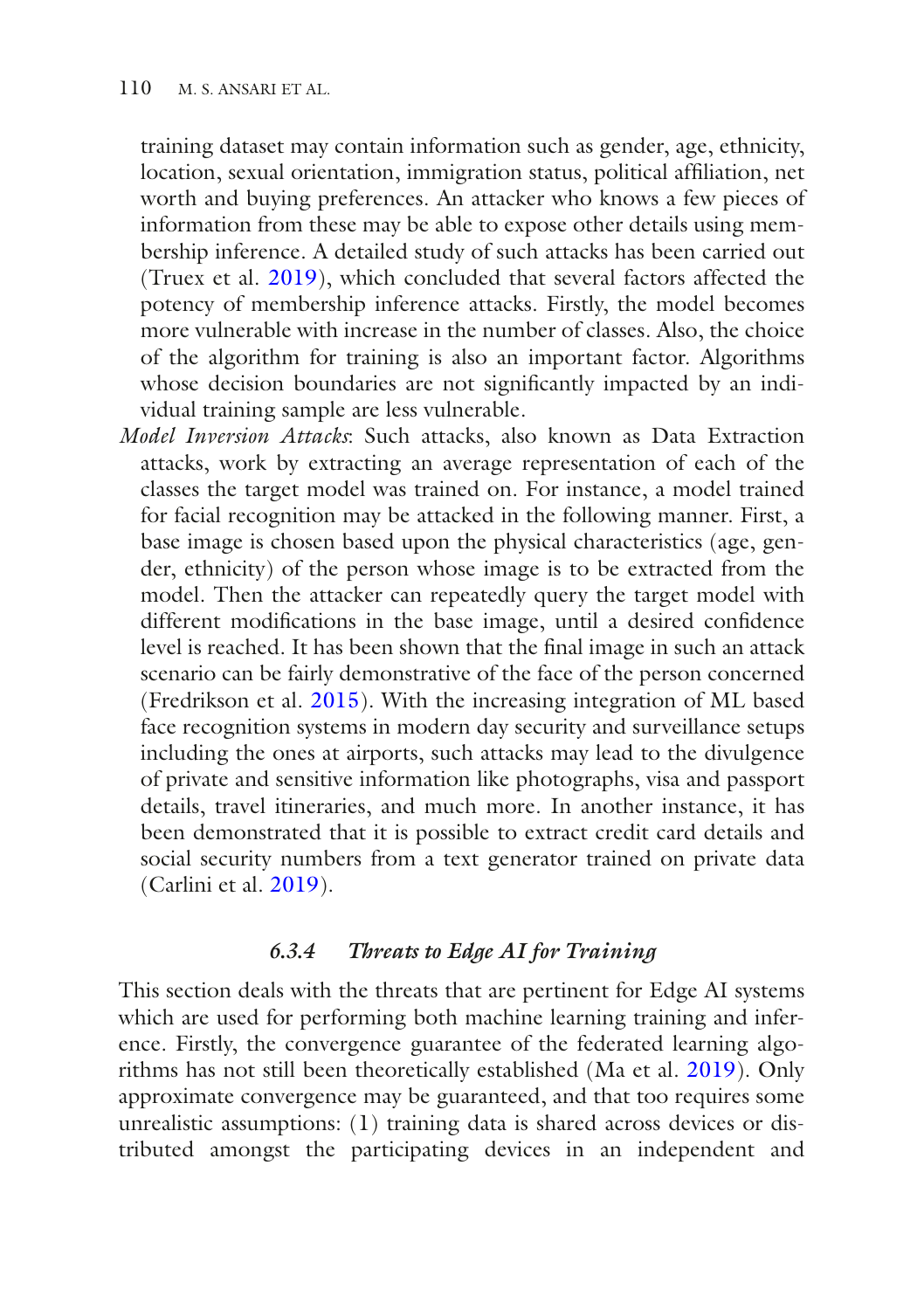identically distributed (IID) manner, and (2) all participating devices are involved in communication of updates for each round.

Secondly, in the federated learning scenario, an adversary can take control over one or more participating devices to inject spurious and arbitrary updates in order to manipulate the training process. This is generally referred to as *model poisoning* or *logic corruption*. Also, a malicious intruder may also compromise the training data in order to adversely affect the training process. This is commonly known as *data poisoning*, and may be in the form of either the manipulation of the labels in the training data, or the modification of the input itself. It has been shown that an adversarial participant can infer properties associated with a subset of training data (Bagdasaryan et al. [2018](#page-22-9)). Also, there may exist eavesdroppers on the broadcast link used by the centralized server to communicate the intermediate model state to the participants. Another way of classifying the poisoning attacks on Edge AI systems can be based on the characteristic that is targeted to be compromised. For instance, attacks targeting the *availability* of the system generally work by injecting a lot of spurious data into the training set, thereby ensuring that whatever classification boundary the model learns becomes useless. It has been shown that a 3% poisoning of the dataset can lead to more than 10% drop in accuracy (Steinhardt et al. [2017\)](#page-26-8). Such attacks are the ML counterparts to the conventional Denial-of-Service attacks. Another class of attacks do not aim to affect the availability of the ML system, and instead target the *integrity* of the system. Such attacks are more sophisticated than availability attacks, and leave the classifier functioning exactly as it should, but with one or more backdoor inputs embedded into the model. These backdoor inputs cause the classifier to output incorrect predictions thereby compromising the integrity of the model. An example of such a backdoor input is a spam email checking scenario wherein an attacker teaches a model that if a certain string is present in the input, then that input is to be classified as benign (Chen et al. [2017b](#page-23-11)).

Further, although the concept of federated learning is appealing, it remains to be seen how it performs with scaling up. Several practical issues are expected to creep up when the FL systems are scaled up to involve a huge number of devices: limited device storage, unreliable connectivity, and interrupted execution. Moreover, it is still unknown whether a significant increase in the number of participating devices would translate to better accuracy and/or faster convergence of the model.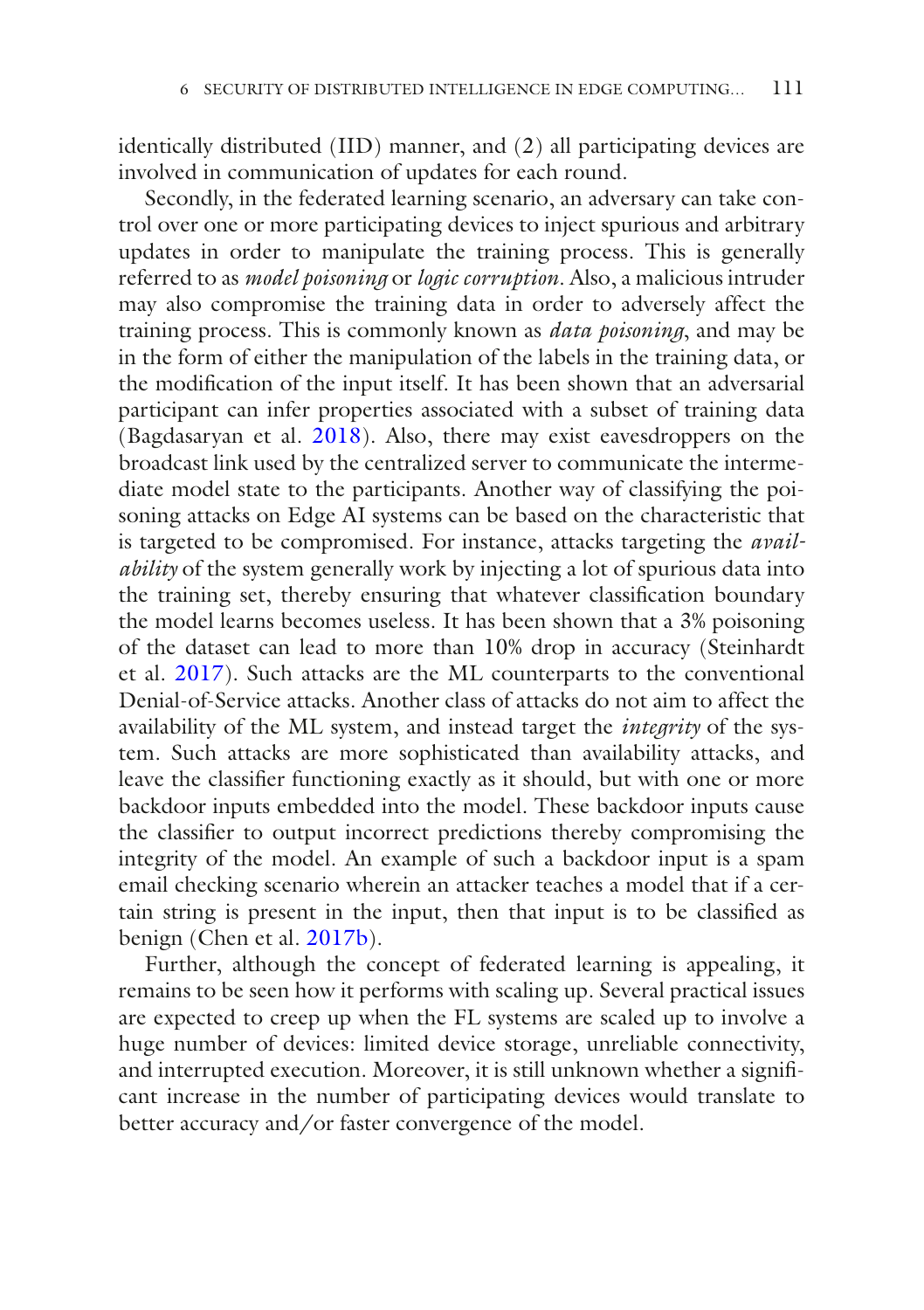There can be another way of looking at the threats that may affect Edge AI. Typically, an Edge AI system is composed of three major components: network, services, and devices. The network (generally wireless network) may be susceptible to DoS and man-in-the-middle attacks, as well as prone to disruptions by a rogue node or gateway. The services running on the nodes may be infiltrated to cause privacy leakage, privilege escalation, and service manipulation. Lastly, the edge devices may themselves be prone to physical damage, as well as data poisoning.

# <span id="page-17-0"></span>6.4 Countering the Threats to Edge AI

This section presents a discussion on the techniques available for dealing with the threats against Edge AI. Since the threats could be against the data, the model, or even the entire system (e.g. Federated Learning), the following discussion is structured accordingly. At the onset, it needs to be mentioned that no available countermeasure can be guaranteed to completely eliminate the threats to Edge AI systems, and it is by a judicious mix of the defense techniques that we can hope for a reasonable safe system.

## *6.4.1 Defenses against Data Poisoning*

In a data poisoning attack on a machine learning system, the adversary injects malicious samples into the training pool. These tainted data samples are typically significantly different from the benign data points, and are therefore 'outliers.' The process of outlier detection (also known as anomaly detection or data sanitization) aims to identify and eliminate such outliers *before* the training process (Paudice et al. [2018\)](#page-26-9). The anomaly detection process is obviously ineffective if the poisoned samples were introduced into the training dataset before the filtering rules were created. Further, if the attacker is able to generate data poison samples which are very similar to the pristine samples ('inliers'), then this line of defense breaks down. Another variant of the anomaly detection approach is the use of micromodels (Cretu et al. [2008](#page-23-12)). The Micromodel approach was first proposed for use in network intrusion detection datasets, wherein multiple micromodels were generated by training the classifier on nonoverlapping slices of the training sets (micromodels of the training set). A majority voting scheme was then used on the micromodels to ascertain which of the training slices were corrupted by poisoning. The institution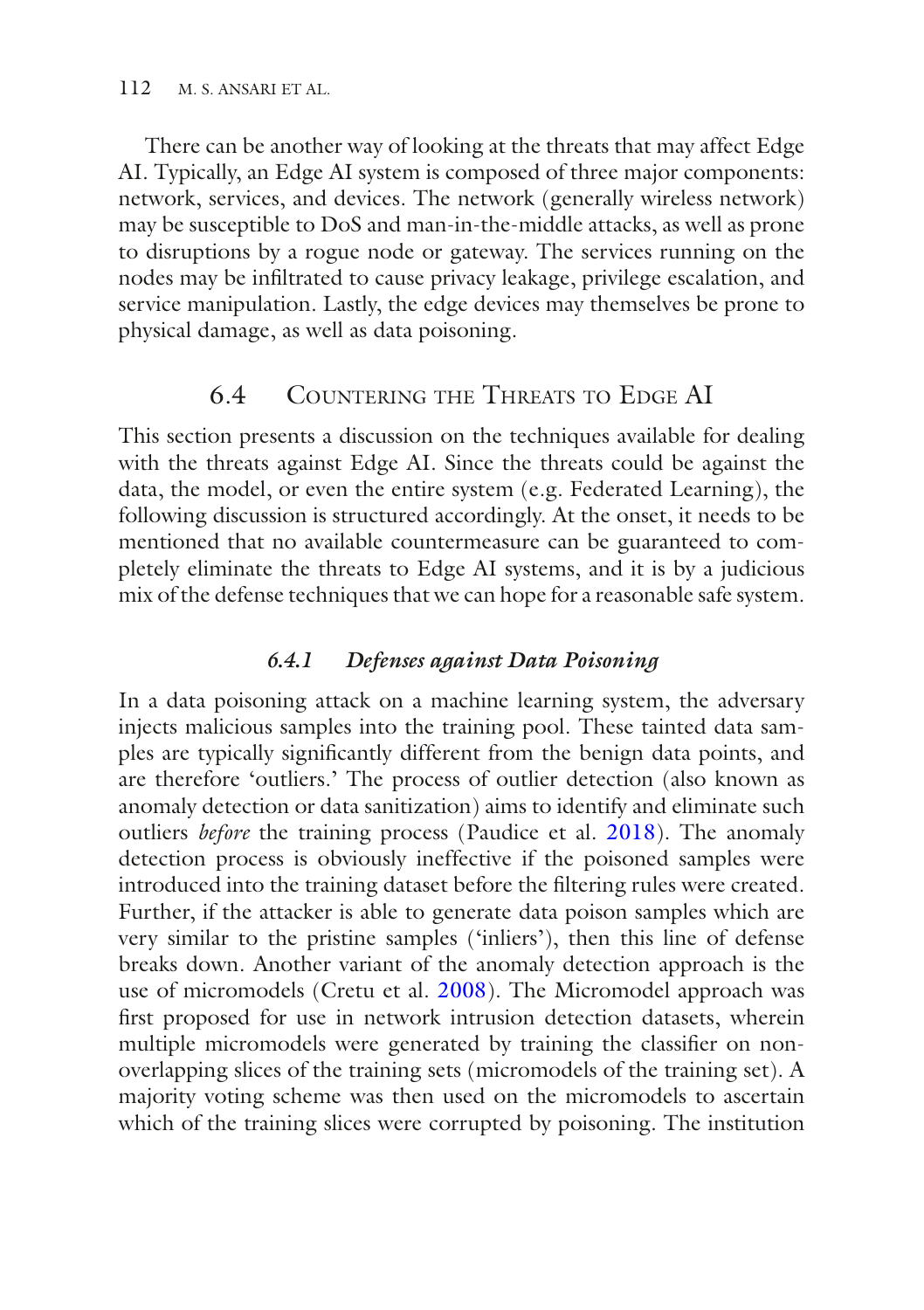behind this approach is that network attacks are generally of a low time duration, and can only affect a few training slices.

Another commonly used defense technique is to analyze the effect of a new sample on the model's accuracy before actually including that sample in the training set. For a tainted data sample used as a test sample, the model's accuracy would degrade. Reject on Negative Impact (RONI) (Nelson et al. [2009\)](#page-25-9), and target-aware RONI (tRONI) (Suciu et al. [2018\)](#page-26-10) are defensive methods that use this approach. The RONI defense has been demonstrated to be extremely successful against dictionary attacks on email spam filters, identifying 100% of malicious emails without flagging any benign emails. However, RONI fails to mitigate targeted attacks because the poison instances in such cases might not individually cause a significant performance drop. Target-aware RONI was then proposed as a targeted variant which is capable of identifying instances that distort the target classification significantly.

A perturbation approach has also been employed for anomaly detection (Gao et al. [2019\)](#page-24-8). STRong Intentional Perturbation (STRIP) intentionally perturbs the incoming data samples, for instance by superimposing different patterns on sample images, and observes the randomness of the predicted classes for the perturbed inputs. It is expected that a benign classifier would be affected significantly by the perturbations. A low entropy in the classes predicted by the model defies the input-dependence property of a pristine model and implies the presence of a tainted input.

Another method known as TRIM has been proposed for regression learning. It estimates the parameters iteratively, while employing a trimmed loss function to remove samples which lead to large residuals. It has been demonstrated that TRIM is able to isolate most of the poisoning points and learn a robust regression model (Jagielski et al. [2018](#page-24-9)).

Lastly, even after significant strides in automated anomaly detection, the role of human factors in identifying malicious data samples cannot be completely eliminated. Human-in-the-loop approach works by focusing the attention of human data analysts on outliers which cause an unwarranted boundary shift in a classifier model (Mei and Zhu [2015](#page-25-10)).

#### *6.4.2 Countering Adversarial Attacks*

Defenses against evasion attacks may be put into two broad categories: formal methods and empirical approaches. Formal methods are purely mathematical in nature, and work by testing the model on all possible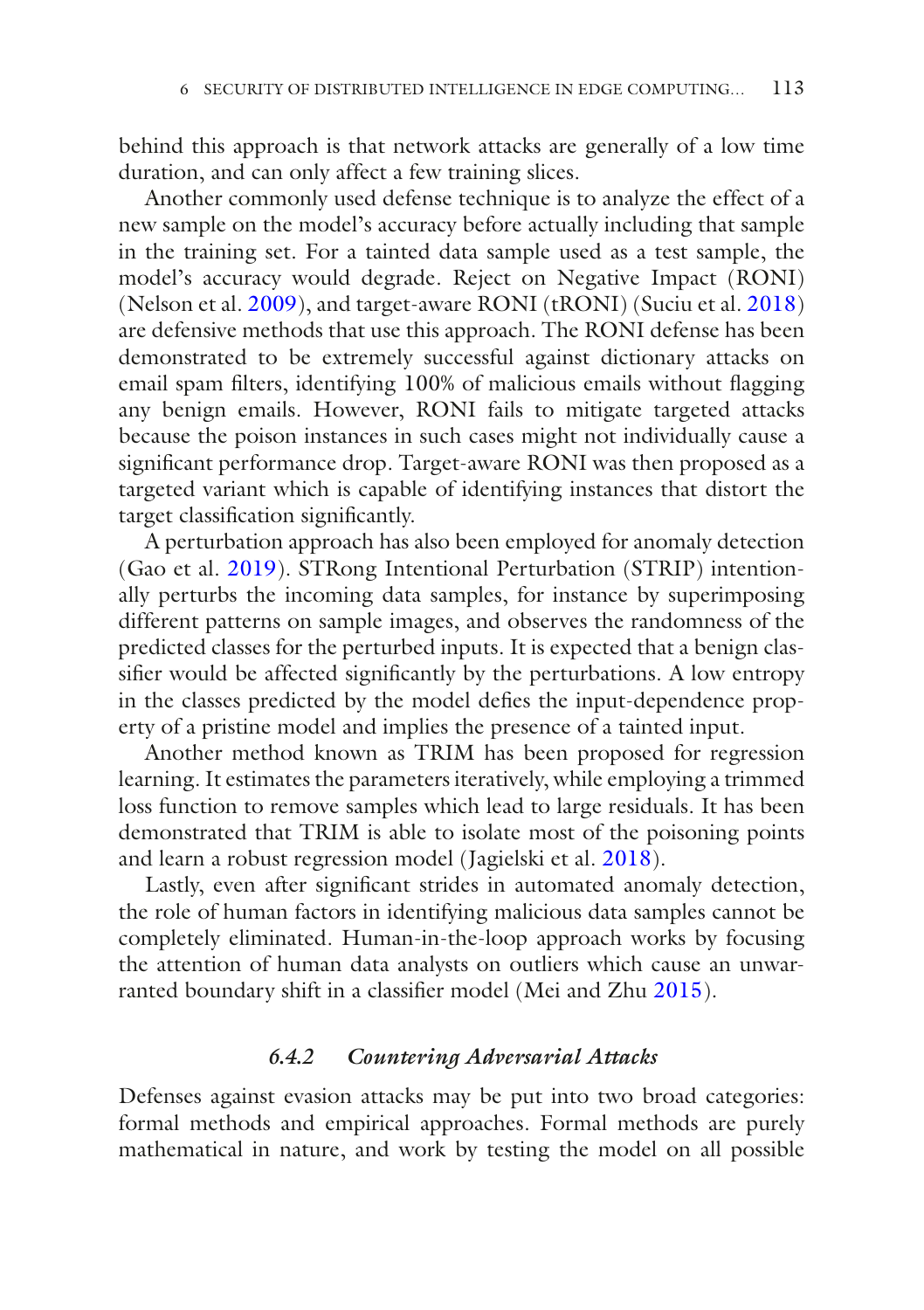adversarial samples which can be generated within the allowable limits of perturbation. While this approach leads to virtually impenetrable models, the method is not amenable to most present day applications of machine learning due to its high requirement of computational resources. For instance, applying formal methods to a model working with image inputs would mean generating all adversarial images (within a certain noise range), feeding them to the model and verifying whether the output is as intended. Therefore, this class of countermeasures is still more theoretical than practical.

Empirical defenses, on the other hand, rely on experiments to ascertain the effectiveness of a defense mechanism. There are several defense strategies which can be employed. Adversarial training refers to retraining of the model with adversarial samples included in the training set after including their correct labels. It is expected that this will ensure that the model learn to ignore the noise and focus on the more evident features in the entire training set. A technique called Ensemble Adversarial Training (EAT) has been proposed that augments training data with perturbations transferred from other models, thereby making the model more robust (Tramèr et al. [2017](#page-26-11)). Cascade adversarial training, which transfers the knowledge of the end results of adversarial training on one model, to other models has been proposed to enhance the robustness of models (Na et al. [2017](#page-25-11)). A robust optimization based approach for identifying universally applicable, reliable training methods for neural networks has also been proposed (Madry et al. [2017\)](#page-25-7).

Other commonly used technique to defend models against evasion attacks is input modification. In this case, an input sample, prior to being fed to the model, is passed through a sanitizing system to remove the adversarial noise, if any. Examples of such methods include denoising approaches like autoencoders and high level representational denoisers, JPEG compression, pixel deflection, and general basis function transformations (Moisejevs [2019](#page-25-6)). Lastly, there is an interesting NULL class approach (Hosseini et al. [2017\)](#page-24-10), in which the classifier is trained to output a NULL class for inputs which it considers as adversarial.

# *6.4.3 Hardening Federated Learning Systems*

Since the process of training, aggregation and model updating is spread over the client, server, and the network in a federated learning system, all the three segments need hardening against potential adversaries. Privacy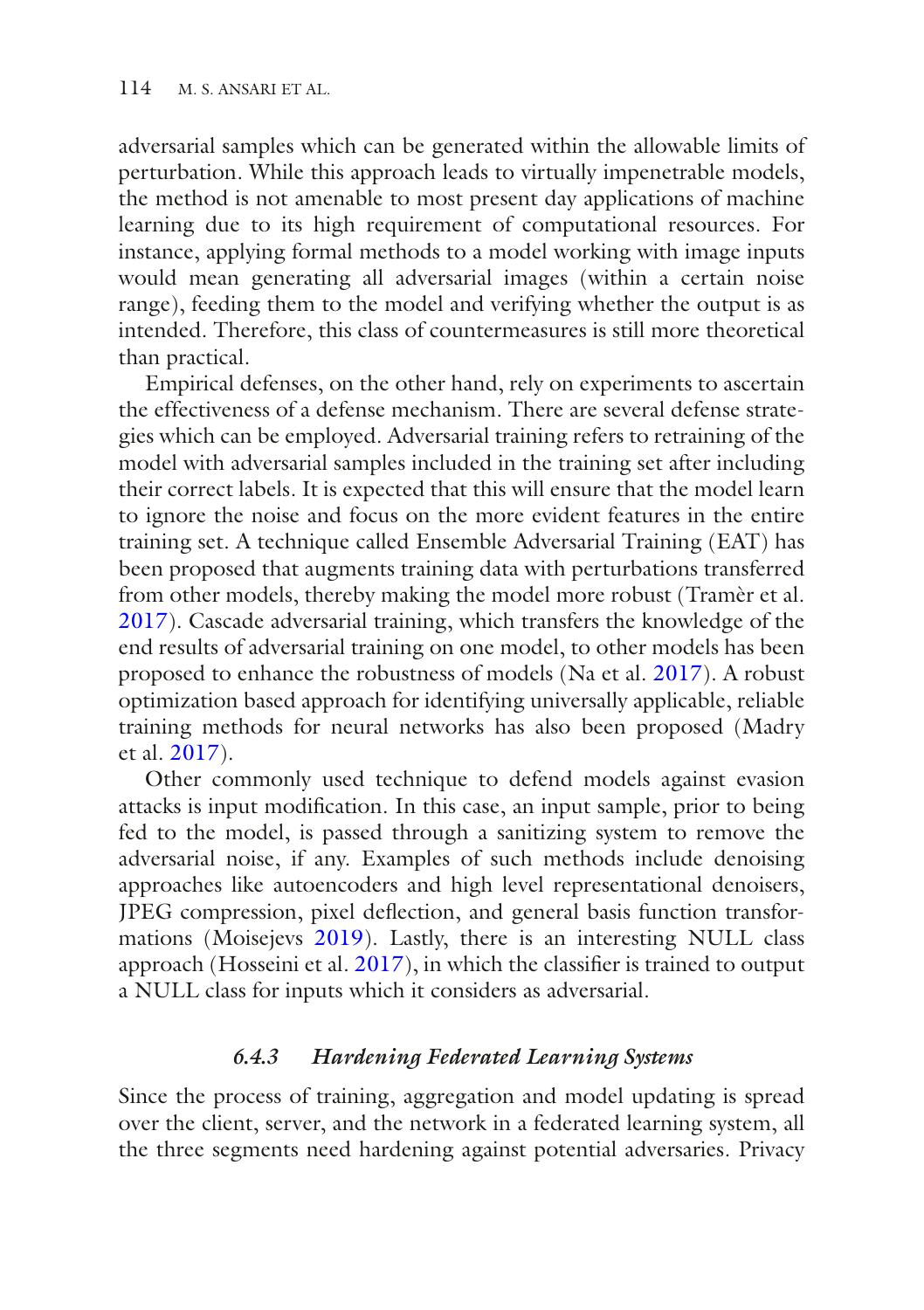protection at the client side may be ensured by adding perturbations (noise) to the updates (Ma et al. [2019\)](#page-25-8). The more sensitive attributes in the update can be obscured by using differential privacy techniques (Dwork et al. [2006\)](#page-24-11).

The server side can be made more robust by incorporating Secure Multi-Party Computation (SMC) which ensures that individual updates are rendered uninspectable at the server (Rosulek [2017\)](#page-26-12). A secure aggregation protocol can be employed that uses cryptographic techniques so a coordinating server can only decrypt the average update if a certain number of users have participated, and no individual update can be inspected before averaging. A variety of other specialized approaches have also been employed to safeguard user privacy. These include, but are not limited to, de-identification schemes like anonymization, and cryptographic techniques like homomorphic encryption. In FL systems incorporating the latter, user updates are encrypted before uploading to the server using public-private keys (Papernot et al. [2016\)](#page-25-12). Moreover, since the source of the updates is not required for the aggregation, the updates can be transferred without including metadata related to the origin of the information. Lastly, to safeguard against data poisoning attacks, anomaly detection schemes may be employed on the encrypted updates to identify any outliers, and the nodes which contributed those malicious samples may be removed from subsequent rounds of updates. Further, a weight may also be assigned to each user update based on its quality, and this process may help in identifying clients which are helpful in faster convergence or higher performance of the model. Conversely, clients with lower ranked updates may be identified as stragglers.

To make the actual communication of updates over a network more resilient to eavesdroppers, the client may also consider sending the updates over a mixed network like Tor, or via a trusted third party (Ma et al. [2019](#page-25-8)).

## <span id="page-20-0"></span>6.5 Future Directions

The previous sections presented an outline of the concept, applications and issues related to the emerging area of Edge AI. It was mentioned that although appealing, the incorporation of distributed intelligence in the edge devices is not without its share of limitations which need to be addressed before Edge AI can be said to be mature. This section presents an overview of the future research avenues in the field of Edge AI.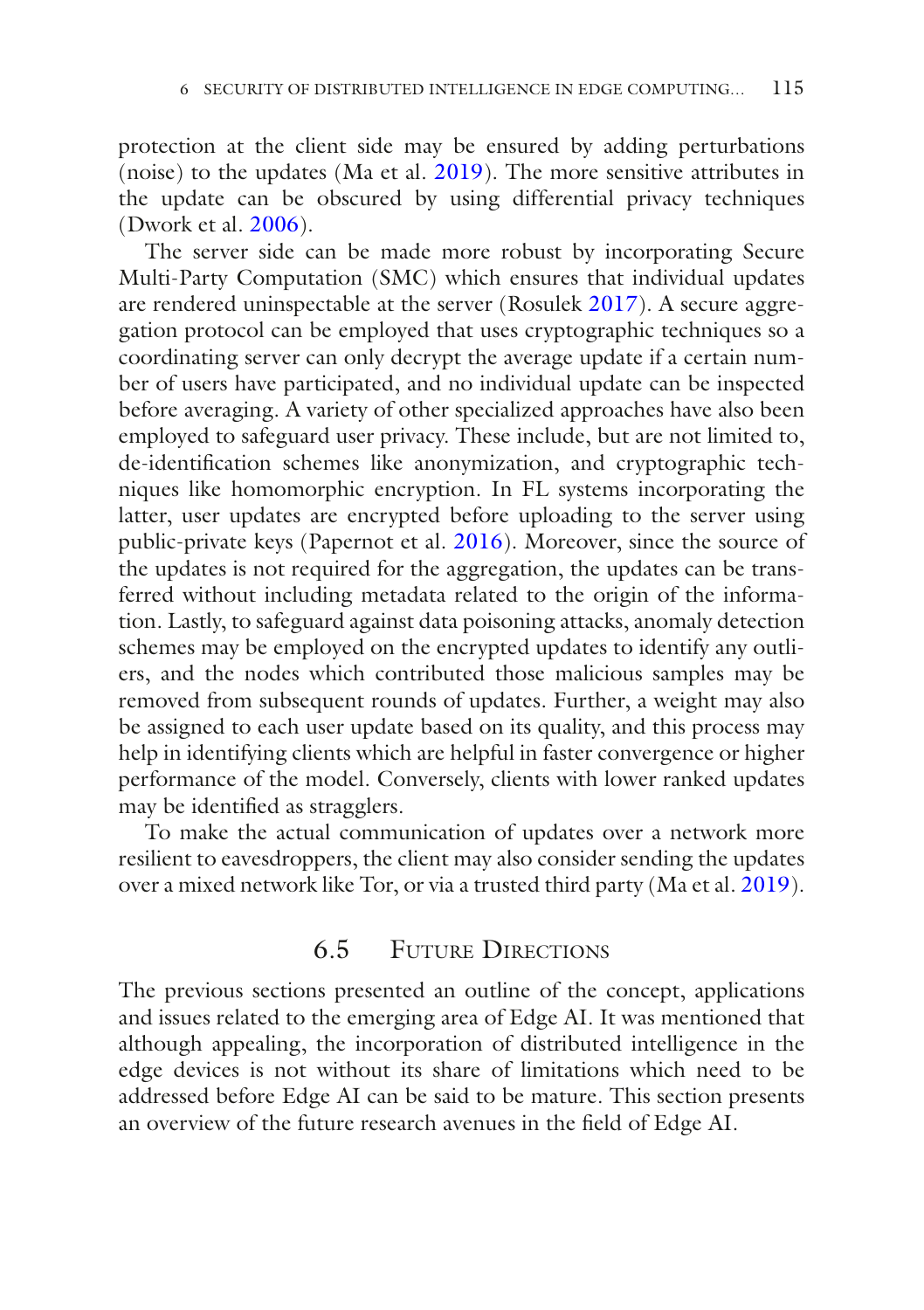#### *6.5.1 Open Issues in Federated Learning*

As mentioned in the previous section, convergence in FL systems is still not theoretically proven. More research efforts are required towards improving learning performance, that is bettering learning accuracy with lesser communication between the edge devices and the centralized server. The present tradeoff between privacy preservation mechanisms and convergence speed needs further investigation to tilt the balance in favor of faster training with maximal user privacy. Recognition and prevention of data and model poisoning attacks is still an open problem, as is the security of the transmitted updates against eavesdroppers. Lastly, the process of aggregation may be made robust by incorporating mechanisms like anomaly detection to identify outliers (malicious updates). The use of reward functions for participating nodes is still in infancy, and needs more study. Incorporation of rewards into the FL system would provide incentives to devices contributing more to the learning process (either due to their having more data, or more computational capability). Lastly, the use of Blockchain has also been proposed to facilitate secure transmission of updates (Kim et al. [2018\)](#page-24-12). However, blockchain based federated learning systems have yet to become mainstream.

#### *6.5.2 Distributed Deep Reinforcement Learning*

Reinforcement learning, being the closest ML algorithm to human learning in the sense that it learns from experience, is another technique which can be explored for improving the intelligence in edge devices. Such distributed Deep Reinforcement Learning (DRL) (also referred to as multiagent DRL) is expected to bring revolutionary improvements in the way interconnected edge devices learn and infer. This assumes particular importance in Edge AI scenarios where most sensors participate in data generation without being able to obtain or assign class labels. Semi-Supervised DRL has already been proposed for such cases (Mohammadi et al. [2017\)](#page-25-13), and Unsupervised DRL for incorporating learning in Edge AI systems with little to no supervision is another open area of research.

## <span id="page-21-0"></span>6.6 Conclusion

This chapter first presented a discussion on the security threats to conventional edge computing systems. Thereafter, techniques to incorporate intelligence into the edge devices were highlighted. This is pertinent since Edge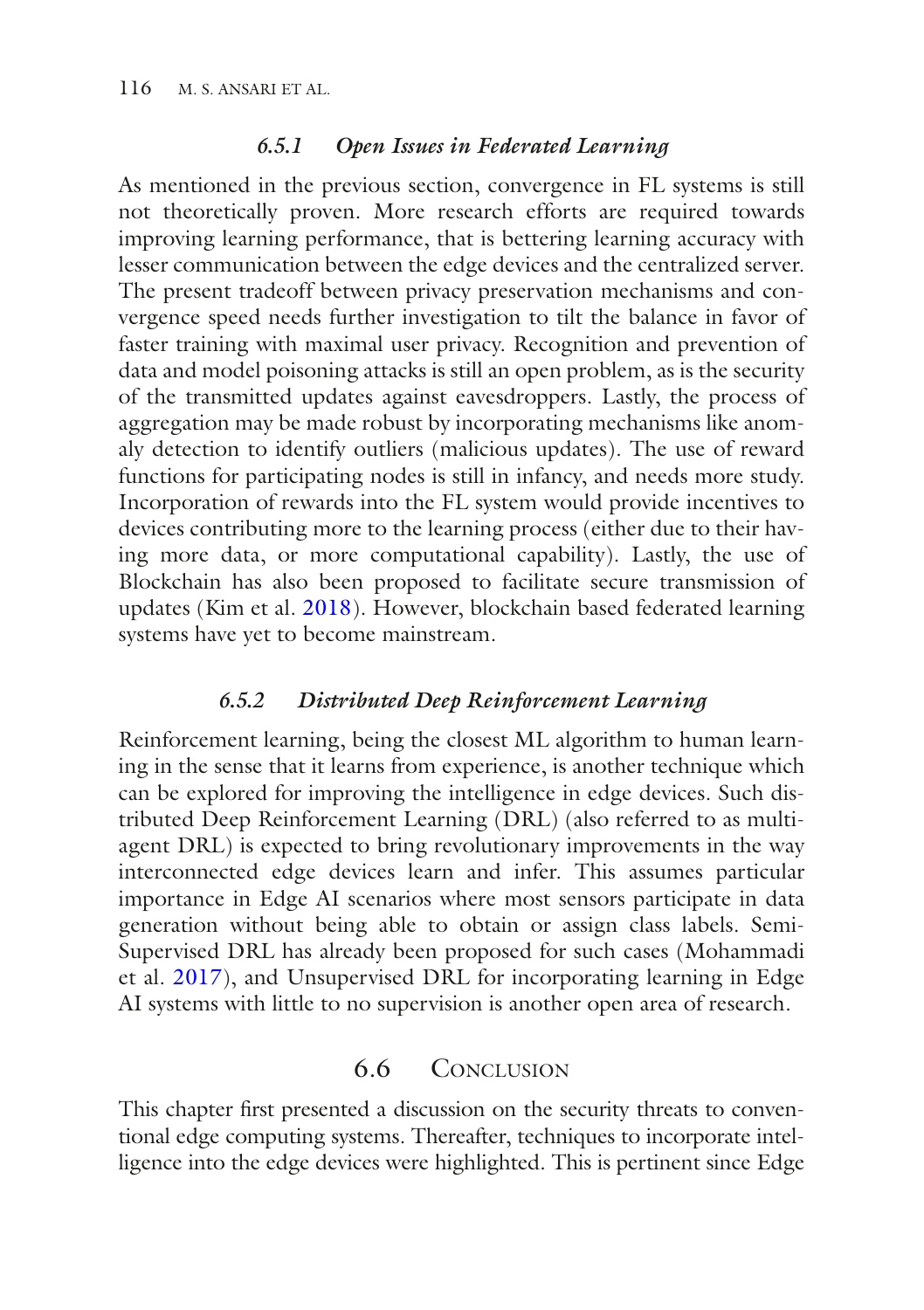AI is ultimately expected to allow and encourage collaboration between various edge nodes towards a globally intelligent model without explicit human support. An overview of the various threats to the rapidly growing field of Edge AI was then presented. Security issues in various aspects of Edge AI were discussed and some effective countermeasures were highlighted. Lastly, avenues for future research in the area were outlined wherein it was discussed that emerging technologies like Blockchain and Deep Reinforcement Learning could be leveraged to improve existing Edge AI systems.

## **REFERENCES**

- <span id="page-22-2"></span>Anley, Chris. 2002. *Advanced SQL Injection in SQL Server Applications*. Proceedings CGISecurity, 1–25.
- <span id="page-22-9"></span>Bagdasaryan, Eugene, Andreas Veit, Yiqing Hua, Deborah Estrin, and Vitaly Shmatikov. 2018. How to Backdoor Federated Learning. *arXiv preprint arXiv:1807.00459*.
- <span id="page-22-4"></span>Biggio, Battista, and Fabio Roli. 2018. Wild Patterns: Ten Years after the Rise of Adversarial Machine Learning. *Pattern Recognition* 84: 317–331.
- <span id="page-22-0"></span>Bogdanoski, Mitko, Tomislav Suminoski, and Aleksandar Risteski. 2013. Analysis of the SYN Flood DoS Attack. *International Journal of Computer Network and Information Security (IJCNIS)* 5 (8): 1–11.
- <span id="page-22-7"></span>Brendel, Wieland, Jonas Rauber, and Matthias Bethge. 2017. Decision-based Adversarial Attacks: Reliable Attacks Against Black-Box Machine Learning Models. *arXiv preprint arXiv:1712.04248*.
- <span id="page-22-5"></span>Carlini, Nicholas, and David Wagner. 2017. *Adversarial Examples are Not Easily Detected: Bypassing Ten Detection Methods*. Proceedings of the 10th ACM Workshop on Artificial Intelligence and Security, 3–14. ACM.
- <span id="page-22-8"></span>Carlini, Nicholas, Chang Liu, Úlfar Erlingsson, Jernej Kos, and Dawn Song. 2019. *The Secret Sharer: Evaluating and Testing Unintended Memorization in Neural Networks*. 28th {USENIX} Security Symposium ({USENIX} Security 19), 267–284.
- <span id="page-22-1"></span>Chen, Weiteng, and Zhiyun Qian. 2018. *Off-Path {TCP} Exploit: How Wireless Routers Can Jeopardize Your Secrets*. 27th {USENIX} Security Symposium ({USENIX} Security 18), 1581–1598.
- <span id="page-22-3"></span>Chen, Eric Y., Yutong Pei, Shuo Chen, Yuan Tian, Robert Kotcher, and Patrick Tague. 2014. *Oauth Demystified for Mobile Application Developers*. Proceedings of the 2014 ACM SIGSAC Conference on Computer and Communications Security, 892–903. ACM.
- <span id="page-22-6"></span>Chen, Pin-Yu, Huan Zhang, Yash Sharma, Jinfeng Yi, and Cho-Jui Hsieh. 2017a. *Zoo: Zeroth Order Optimization based Black-Box Attacks to Deep Neural Networks Without Training Substitute Models*. Proceedings of the 10th ACM Workshop on Artificial Intelligence and Security, 15–26. ACM.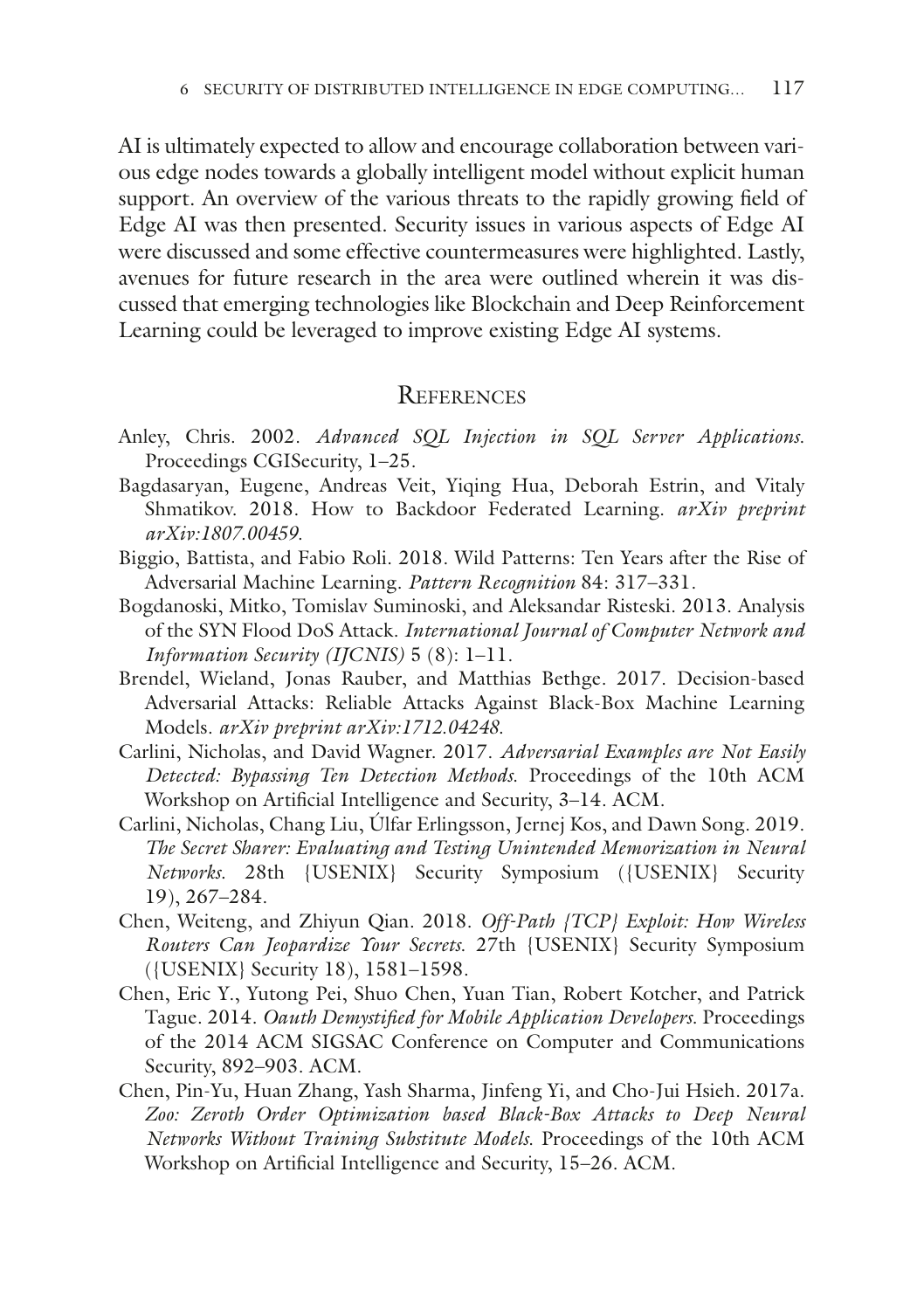- <span id="page-23-11"></span>Chen, Xinyun, Chang Liu, Bo Li, Kimberly Lu, and Dawn Song. 2017b. Targeted Backdoor Attacks on Deep Learning Systems Using Data Poisoning. *arXiv preprint arXiv:1712.05526*.
- <span id="page-23-10"></span>Chen, Pin-Yu, Yash Sharma, Huan Zhang, Jinfeng Yi, and Cho-Jui Hsieh. 2018a. *EAD: Elastic-Net Attacks to Deep Neural Networks Via Adversarial Examples*. Thirty-Second AAAI Conference on Artificial Intelligence.
- <span id="page-23-2"></span>Chen, Yimin, Tao Li, Rui Zhang, Yanchao Zhang, and Terri Hedgpeth. 2018b. *Eyetell: Video-Assisted Touchscreen Keystroke Inference from Eye Movements*. 2018 IEEE Symposium on Security and Privacy (SP), 144–160. IEEE.
- <span id="page-23-8"></span>Cheng, Yu, Duo Wang, Pan Zhou, and Tao Zhang. 2017. A Survey of Model Compression and Acceleration for Deep Neural Networks. *arXiv preprint arXiv:1710.09282*.
- <span id="page-23-5"></span>Chollet, François. 2017. *Xception: Deep Learning with Depthwise Separable Convolutions*. Proceedings of the IEEE Conference on Computer Vision and Pattern Recognition, 1251–1258.
- <span id="page-23-3"></span>Cisco. 2016. Cisco Fog Director Cross-Site Scripting Vulnerability. Accessed 22 October 2019. [https://tools.cisco.com/security/center/con](https://tools.cisco.com/security/center/content/CiscoSecurityAdvisory/cisco-sa-20160201-fd)[tent/CiscoSecurityAdvisory/cisco-sa-20160201-fd.](https://tools.cisco.com/security/center/content/CiscoSecurityAdvisory/cisco-sa-20160201-fd)
- <span id="page-23-4"></span>Costin, Andrei. 2018. *IoT/Embedded vs. Security: Learn from the Past, Apply to the Present, Prepare for the Future*. Proceedings of Conference of Open Innovations Association FRUCT. FRUCT Oy.
- <span id="page-23-12"></span>Cretu, Gabriela F., Angelos Stavrou, Michael E. Locasto, Salvatore J. Stolfo, and Angelos D. Keromytis. 2008. *Casting Out Demons: Sanitizing Training Data for Anomaly Sensors*. 2008 IEEE Symposium on Security and Privacy (SP 2008), 81–95. IEEE.
- <span id="page-23-9"></span>Dalvi, Nilesh, Pedro Domingos, Sumit Sanghai, and Deepak Verma. 2004. *Adversarial Classification*. Proceedings of the Tenth ACM SIGKDD International Conference on Knowledge Discovery and Data Mining, 99–108. ACM.
- <span id="page-23-1"></span>Damon, Evan, Julian Dale, Evaristo Laron, Jens Mache, Nathan Land, and Richard Weiss. 2012. *Hands-on Denial of Service Lab Exercises Using Slowloris and Rudy*. Proceedings of the 2012 Information Security Curriculum Development Conference, 21–29. ACM.
- <span id="page-23-6"></span>Das, Dipankar, Sasikanth Avancha, Dheevatsa Mudigere, Karthikeyan Vaidynathan, Srinivas Sridharan, Dhiraj Kalamkar, Bharat Kaul, and Pradeep Dubey. 2016. Distributed Deep Learning Using Synchronous Stochastic Gradient Descent. *arXiv preprint arXiv:1602.06709*.
- <span id="page-23-7"></span>Dean, Jeffrey, Greg Corrado, Rajat Monga, Kai Chen, Matthieu Devin, Mark Mao, Marc'aurelio Ranzato et al. 2012. Large Scale Distributed Deep Networks. *Advances in Neural Information Processing Systems*, 1223–1231.
- <span id="page-23-0"></span>Dhanapal, A., and P. Nithyanandam. 2017. *An Effective Mechanism to Regenerate HTTP Flooding DDoS Attack Using Real Time Data Set*. 2017 International Conference on Intelligent Computing, Instrumentation and Control Technologies (ICICICT), 570–575. IEEE.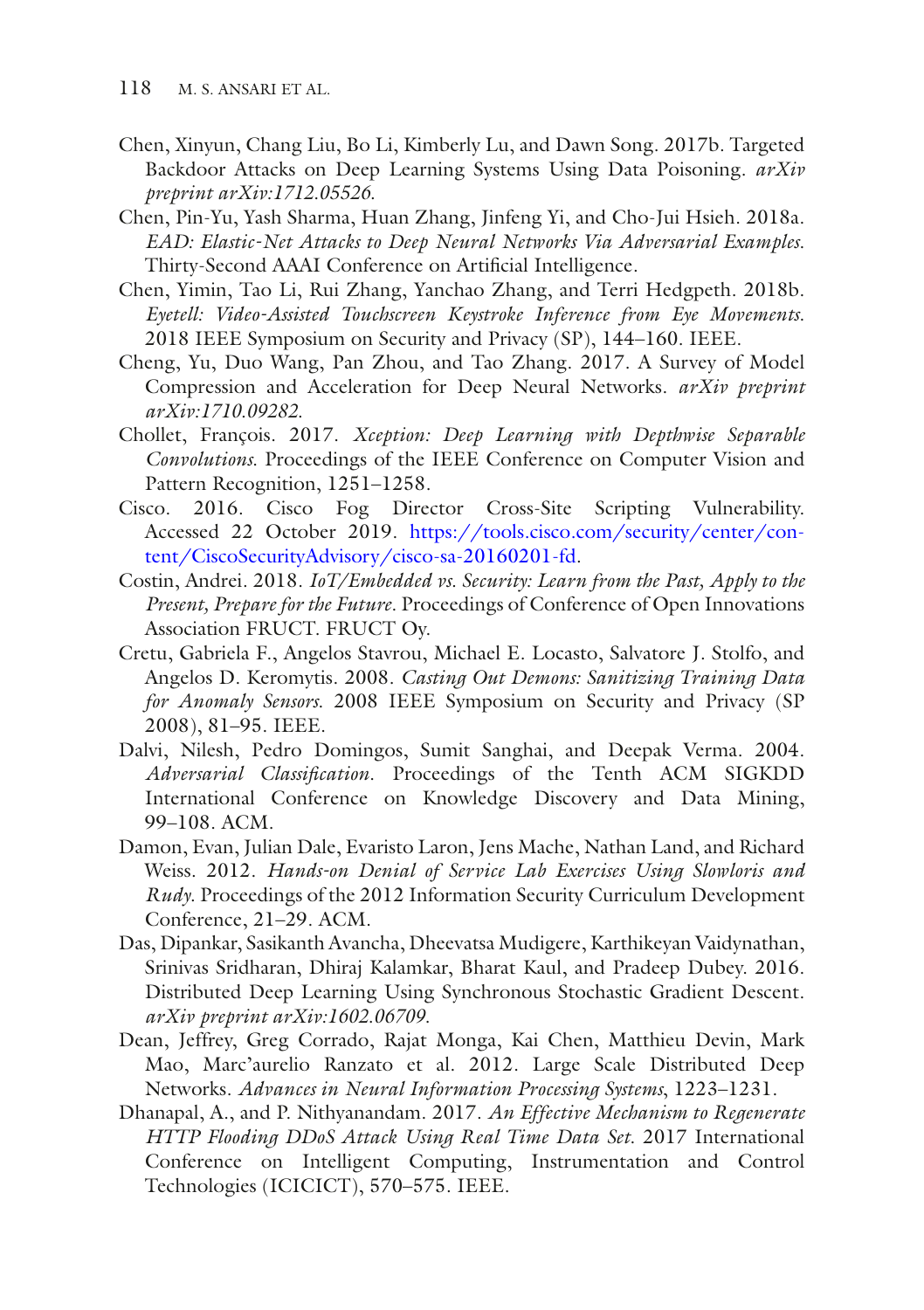- <span id="page-24-11"></span>Dwork, Cynthia, Frank McSherry, Kobbi Nissim, and Adam Smith. 2006. *Calibrating Noise to Sensitivity in Private Data Analysis*. Theory of Cryptography Conference, 265–284. Berlin, Heidelberg: Springer.
- <span id="page-24-1"></span>Enev, Miro, Sidhant Gupta, Tadayoshi Kohno, and Shwetak N. Patel. 2011. *Televisions, Video Privacy, and Powerline Electromagnetic Interference*. Proceedings of the 18th ACM Conference on Computer and Communications Security, 537–550. ACM.
- <span id="page-24-7"></span>Fredrikson, Matt, Somesh Jha, and Thomas Ristenpart. 2015. *Model Inversion Attacks that Exploit Confidence Information and Basic Countermeasures*. Proceedings of the 22nd ACM SIGSAC Conference on Computer and Communications Security, 1322–1333. ACM.
- <span id="page-24-8"></span>Gao, Yansong, Chang Xu, Derui Wang, Shiping Chen, Damith C. Ranasinghe, and Surya Nepal. 2019. STRIP: A Defence Against Trojan Attacks on Deep Neural Networks. *arXiv preprint arXiv:1902.06531*.
- <span id="page-24-2"></span>Greenberg, Andy. 2017. The Reaper IoT Botnet has Already Infected a Million Networks. Accessed 13 January 2018. [https://www.wired.com/story/](https://www.wired.com/story/reaper-iot-botnet-infected-million-networks/) [reaper-iot-botnet-infected-million-networks/](https://www.wired.com/story/reaper-iot-botnet-infected-million-networks/).
- <span id="page-24-10"></span>Hosseini, Hossein, Yize Chen, Sreeram Kannan, Baosen Zhang, and Radha Poovendran. 2017. Blocking Transferability of Adversarial Examples in Black-Box Learning Systems. *arXiv preprint arXiv:1703.04318*.
- <span id="page-24-3"></span>Howard, Andrew G., Menglong Zhu, Bo Chen, Dmitry Kalenichenko, Weijun Wang, Tobias Weyand, Marco Andreetto, and Hartwig Adam. 2017. Mobilenets: Efficient Convolutional Neural Networks for Mobile Vision Applications. *arXiv preprint arXiv:1704.04861*.
- <span id="page-24-4"></span>Iandola, Forrest N., Song Han, Matthew W. Moskewicz, Khalid Ashraf, William J. Dally, and Kurt Keutzer. 2016. SqueezeNet: AlexNet-Level Accuracy with 50x Fewer Parameters and <0.5 MB Model Size. *arXiv preprint arXiv:1602.07360*.
- <span id="page-24-6"></span>Ilyas, Andrew, Logan Engstrom, Anish Athalye, and Jessy Lin. 2018. Black-Box Adversarial Attacks with Limited Queries and Information. *arXiv preprint arXiv:1804.08598*.
- <span id="page-24-0"></span>Iorga, Michaela, Larry Feldman, Robert Barton, Michael J. Martin, Nedim S. Goren, and Charif Mahmoudi. 2018. *Fog Computing Conceptual Model*. No. Special Publication (NIST SP)-500-325.
- <span id="page-24-9"></span>Jagielski, Matthew, Alina Oprea, Battista Biggio, Chang Liu, Cristina Nita-Rotaru, and Bo Li. 2018. *Manipulating Machine Learning: Poisoning Attacks and Countermeasures for Regression Learning*. 2018 IEEE Symposium on Security and Privacy (SP), 19–35. IEEE.
- <span id="page-24-12"></span>Kim, Hyesung, Jihong Park, Mehdi Bennis, and Seong-Lyun Kim. 2018. On-Device Federated Learning Via Blockchain and Its Latency Analysis. *arXiv preprint arXiv:1808.03949*.
- <span id="page-24-5"></span>Konečný, Jakub, H. Brendan McMahan, Felix X. Yu, Peter Richtárik, Ananda Theertha Suresh, and Dave Bacon. 2016. Federated Learning: Strategies for Improving Communication Efficiency. *arXiv preprint arXiv:1610.05492*.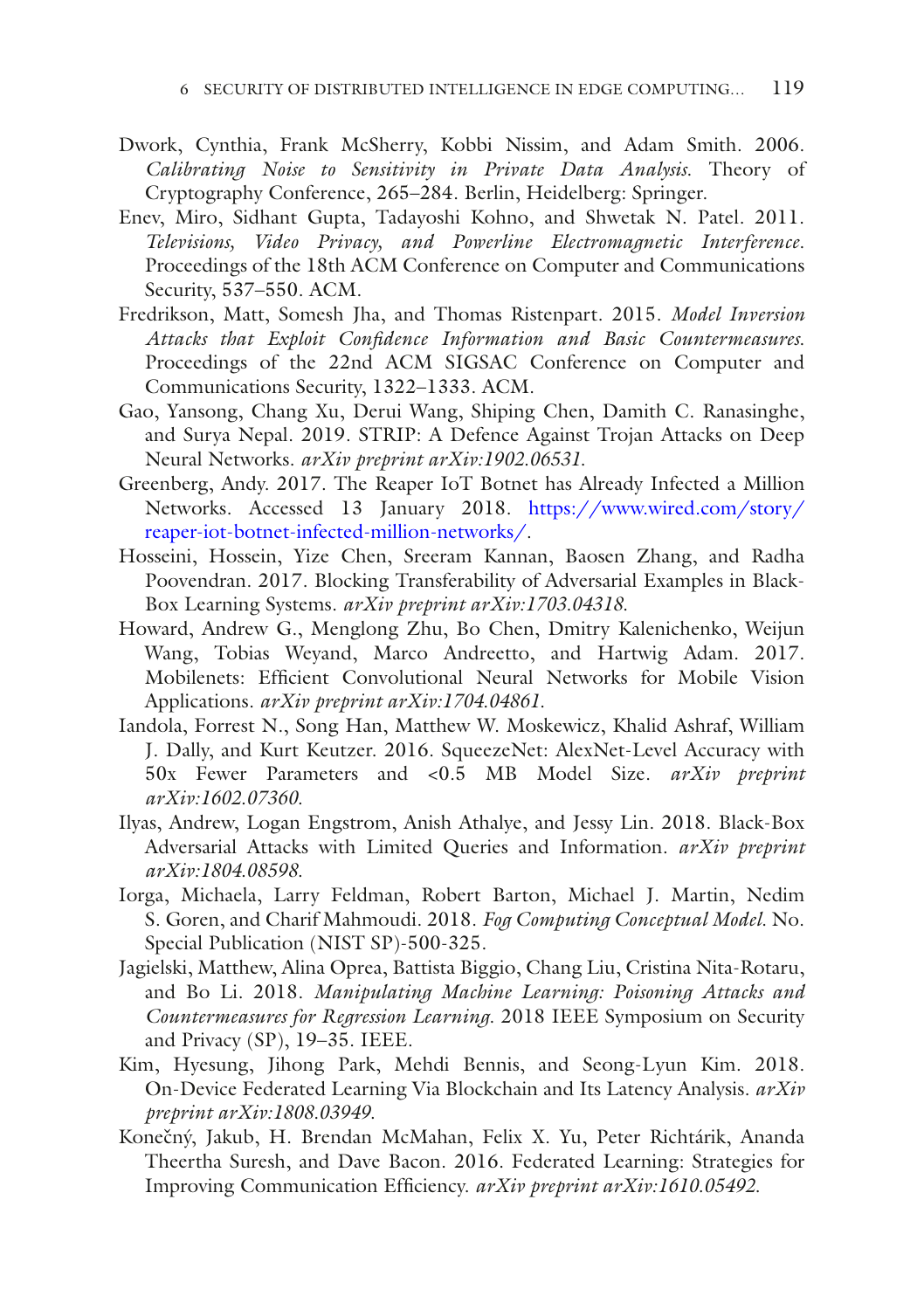- <span id="page-25-4"></span>Krizhevsky, Alex, Ilya Sutskever, and Geoffrey E. Hinton. 2012. Imagenet Classification with Deep Convolutional Neural Networks. *Advances in Neural Information Processing Systems* 25: 1097–1105.
- <span id="page-25-5"></span>Kurakin, Alexey, Ian Goodfellow, and Samy Bengio. 2016. Adversarial Examples in the Physical World. *arXiv preprint arXiv:1607.02533*.
- <span id="page-25-8"></span>Ma, Chuan, Jun Li, Ming Ding, Howard Hao Yang, Feng Shu, Tony Q.S. Quek, and H. Vincent Poor. 2019. On Safeguarding Privacy and Security in the Framework of Federated Learning. *arXiv preprint arXiv:1909.06512*.
- <span id="page-25-7"></span>Madry, Aleksander, Aleksandar Makelov, Ludwig Schmidt, Dimitris Tsipras, and Adrian Vladu. 2017. Towards Deep Learning Models Resistant to Adversarial Attacks. *arXiv preprint arXiv:1706.06083*.
- <span id="page-25-2"></span>McIntosh, Michael, and Paula Austel. 2005. *XML Signature Element Wrapping Attacks and Countermeasures*. Proceedings of the 2005 Workshop on Secure Web Services, 20–27. ACM.
- <span id="page-25-10"></span>Mei, Shike, and Xiaojin Zhu. 2015. *Using Machine Teaching to Identify Optimal Training-Set Attacks on Machine Learners*. Twenty-Ninth AAAI Conference on Artificial Intelligence.
- <span id="page-25-13"></span>Mohammadi, Mehdi, Ala Al-Fuqaha, Mohsen Guizani, and Jun-Seok Oh. 2017. Semisupervised Deep Reinforcement Learning in Support of IoT and Smart City Services. *IEEE Internet of Things Journal* 5 (2): 624–635.
- <span id="page-25-6"></span>Moisejevs, Ilja. 2019. Evasion Attacks on Machine Learning (or "Adversarial Examples"). Accessed 22 October 2019. [https://towardsdatascience.com/](https://towardsdatascience.com/evasion-attacks-on-machine-learning-or-adversarial-examples-12f2283e06a1) [evasion-attacks-on-machine-learning-or-adversarial-examples-12f2283e06a1.](https://towardsdatascience.com/evasion-attacks-on-machine-learning-or-adversarial-examples-12f2283e06a1)
- <span id="page-25-11"></span>Na, Taesik, Jong Hwan Ko, and Saibal Mukhopadhyay. 2017. Cascade Adversarial Machine Learning Regularized with a Unified Embedding. *arXiv preprint arXiv:1708.02582*.
- <span id="page-25-3"></span>Nakhila, Omar, Afraa Attiah, Yier Jin, and Cliff Zou. 2015. *Parallel Active Dictionary Attack on wpa2-psk wi-fi Networks*. MILCOM 2015-2015 IEEE Military Communications Conference, 665–670. IEEE.
- <span id="page-25-0"></span>National Institute of Standards and Technology. 2010. National Vulnerability Database CVE-2010-3972 Detail. Accessed 22 October 2019. [https://nvd.](https://nvd.nist.gov/vuln/detail/CVE-2010-3972) [nist.gov/vuln/detail/CVE-2010-3972.](https://nvd.nist.gov/vuln/detail/CVE-2010-3972)
- <span id="page-25-9"></span>Nelson, Blaine, Marco Barreno, Fuching Jack Chi, Anthony D. Joseph, Benjamin I.P. Rubinstein, Udam Saini, Sutton Charles, J.D. Tygar, and Kai Xia. 2009. Misleading Learners: Co-opting Your Spam Filter. In *Machine Learning in Cyber Trust*, 17–51. Boston, MA: Springer.
- <span id="page-25-1"></span>Örs, Sıddıka Berna, Elisabeth Oswald, and Bart Preneel. 2003. *Power-Analysis Attacks on an FPGA–First Experimental Results*. International Workshop on Cryptographic Hardware and Embedded Systems, 35–50. Berlin, Heidelberg: Springer.
- <span id="page-25-12"></span>Papernot, Nicolas, Martín Abadi, Ulfar Erlingsson, Ian Goodfellow, and Kunal Talwar. 2016. Semi-supervised Knowledge Transfer for Deep Learning from Private Training Data. *arXiv preprint arXiv:1610.05755*.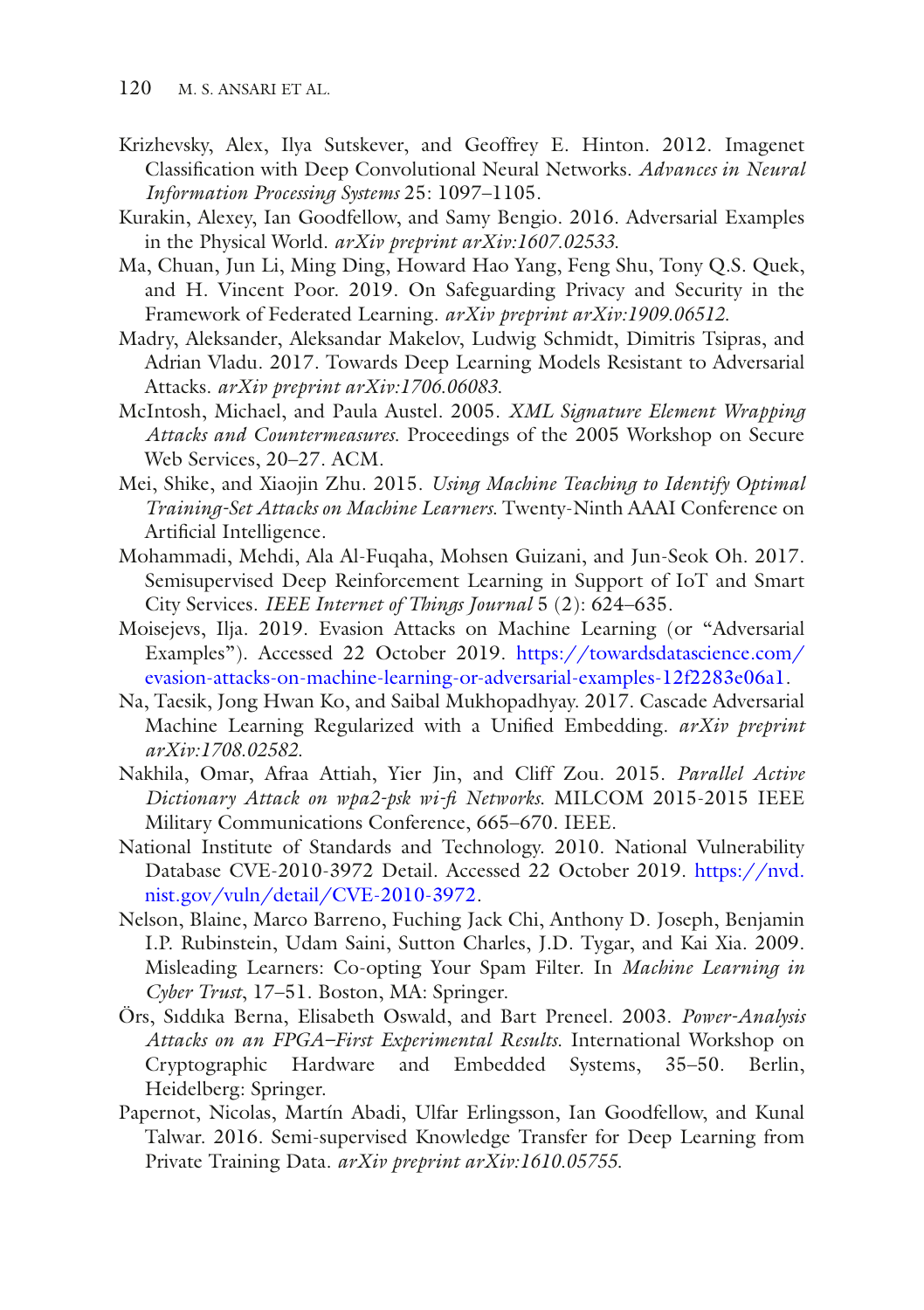- <span id="page-26-9"></span>Paudice, Andrea, Luis Muñoz-González, Andras Gyorgy, and Emil C. Lupu. 2018. Detection of Adversarial Training Examples in Poisoning Attacks Through Anomaly Detection. *arXiv preprint arXiv:1802.03041*.
- <span id="page-26-5"></span>Roman, Rodrigo, Javier Lopez, and Masahiro Mambo. 2018. Mobile Edge Computing, Fog et al.: A Survey and Analysis of Security Threats and Challenges. *Future Generation Computer Systems* 78: 680–698.
- <span id="page-26-12"></span>Rosulek, Mike. 2017. *Improvements for Gate-Hiding Garbled Circuits*. International Conference on Cryptology in India, 325–345. Cham: Springer.
- <span id="page-26-4"></span>Sandler, Mark, Andrew Howard, Menglong Zhu, Andrey Zhmoginov, and Liang-Chieh Chen. 2018. *Mobilenetv2: Inverted Residuals and Linear Bottlenecks*. Proceedings of the IEEE Conference on Computer Vision and Pattern Recognition, 4510–4520.
- <span id="page-26-0"></span>Shi, Weisong, Jie Cao, Quan Zhang, Youhuizi Li, and Lanyu Xu. 2016. Edge Computing: Vision and Challenges. *IEEE Internet of Things Journal* 3 (5): 637–646.
- <span id="page-26-7"></span>Shokri, Reza, Marco Stronati, Congzheng Song, and Vitaly Shmatikov. 2017. *Membership Inference Attacks Against Machine Learning Models*. 2017 IEEE Symposium on Security and Privacy (SP), 3–18. IEEE.
- <span id="page-26-1"></span>Sonar, Krushang, and Hardik Upadhyay. 2014. A Survey: DDOS Attack on Internet of Things. *International Journal of Engineering Research and Development* 10 (11): 58–63.
- <span id="page-26-8"></span>Steinhardt, Jacob, Pang Wei W. Koh, and Percy S. Liang. 2017. Certified Defenses for Data Poisoning Attacks. In *Neural Information Processing Systems Foundation, Inc.*, Long Beach, 4–9, December 2017, 3517–3529, USA.
- <span id="page-26-10"></span>Suciu, Octavian, Radu Marginean, Yigitcan Kaya, Hal Daume III, and Tudor Dumitras. 2018. *When Does Machine Learning {FAIL}? Generalized Transferability for Evasion and Poisoning Attacks*. 27th {USENIX} Security Symposium ({USENIX} Security 18), 1299–1316.
- <span id="page-26-2"></span>Sun, San-Tsai, and Konstantin Beznosov. 2012. *The Devil is in the (Implementation) Details: An Empirical Analysis of OAuth SSO Systems*. Proceedings of the 2012 ACM Conference on Computer and Communications Security, 378–390. ACM.
- <span id="page-26-6"></span>Szegedy, Christian, Wojciech Zaremba, Ilya Sutskever, Joan Bruna, Dumitru Erhan, Ian Goodfellow, and Rob Fergus. 2013. Intriguing Properties of Neural Networks. *arXiv preprint arXiv:1312.6199*.
- <span id="page-26-3"></span>Szegedy, Christian, Wei Liu, Yangqing Jia, Pierre Sermanet, Scott Reed, Dragomir Anguelov, Dumitru Erhan, Vincent Vanhoucke, and Andrew Rabinovich. 2015. *Going Deeper with Convolutions*. Proceedings of the IEEE Conference on Computer Vision and Pattern Recognition, 1–9.
- <span id="page-26-11"></span>Tramèr, Florian, Alexey Kurakin, Nicolas Papernot, Ian Goodfellow, Dan Boneh, and Patrick McDaniel. 2017. Ensemble Adversarial Training: Attacks and Defenses. *arXiv preprint arXiv:1705.07204*.